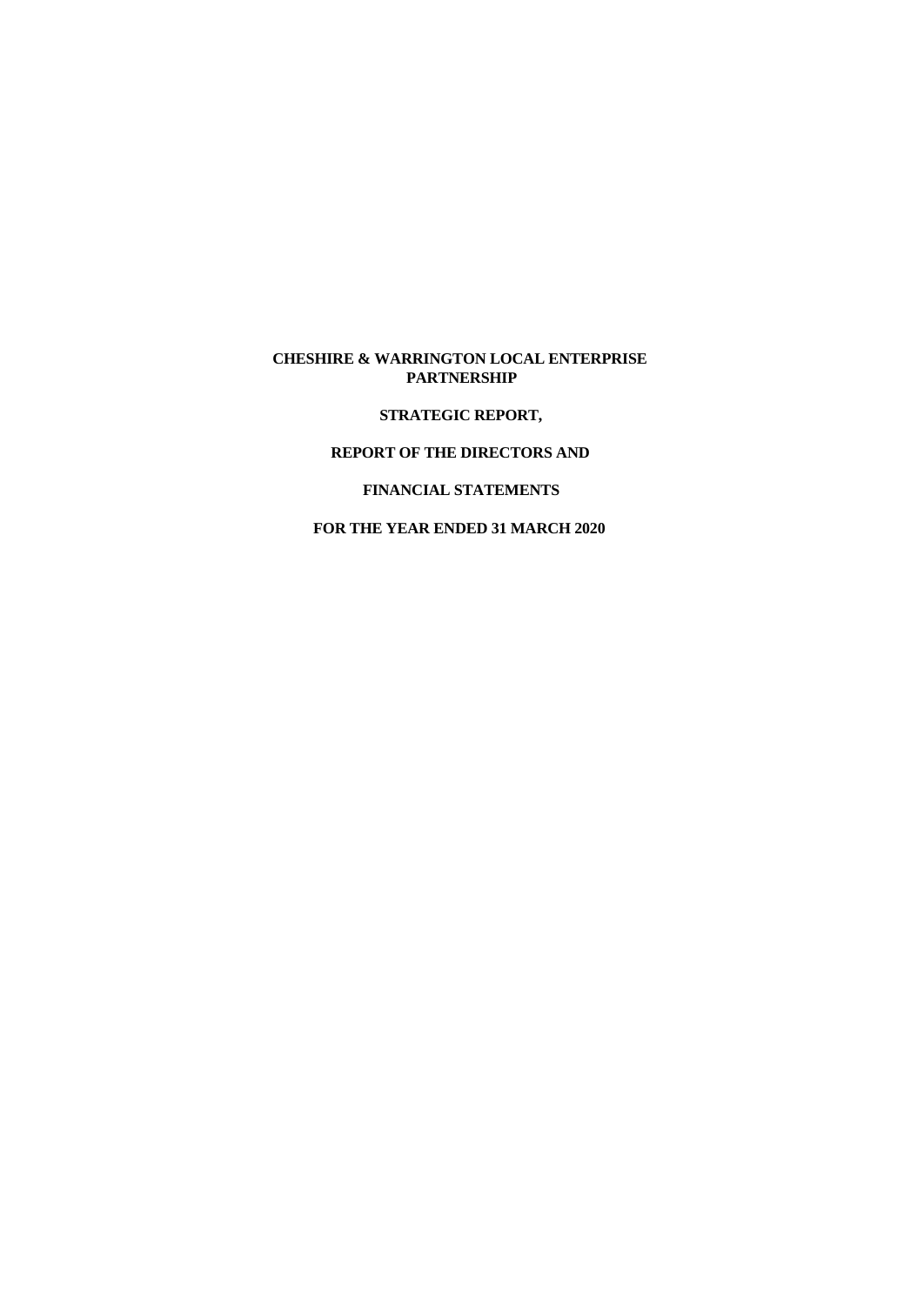# **CONTENTS OF THE FINANCIAL STATEMENTS FOR THE YEAR ENDED 31 MARCH 2020**

|                                                | Page |  |
|------------------------------------------------|------|--|
| <b>Company Information</b>                     | 1    |  |
| <b>Strategic Report</b>                        | 2    |  |
| <b>Report of the Directors</b>                 | 5    |  |
| <b>Report of the Independent Auditors</b>      | 8    |  |
| <b>Income Statement</b>                        | 10   |  |
| <b>Other Comprehensive Income</b>              | 11   |  |
| <b>Balance Sheet</b>                           | 12   |  |
| <b>Statement of Changes in Equity</b>          | 13   |  |
| <b>Cash Flow Statement</b>                     | 14   |  |
| <b>Notes to the Cash Flow Statement</b>        | 15   |  |
| <b>Notes to the Financial Statements</b>       | 16   |  |
| <b>Detailed Income and Expenditure Account</b> | 22   |  |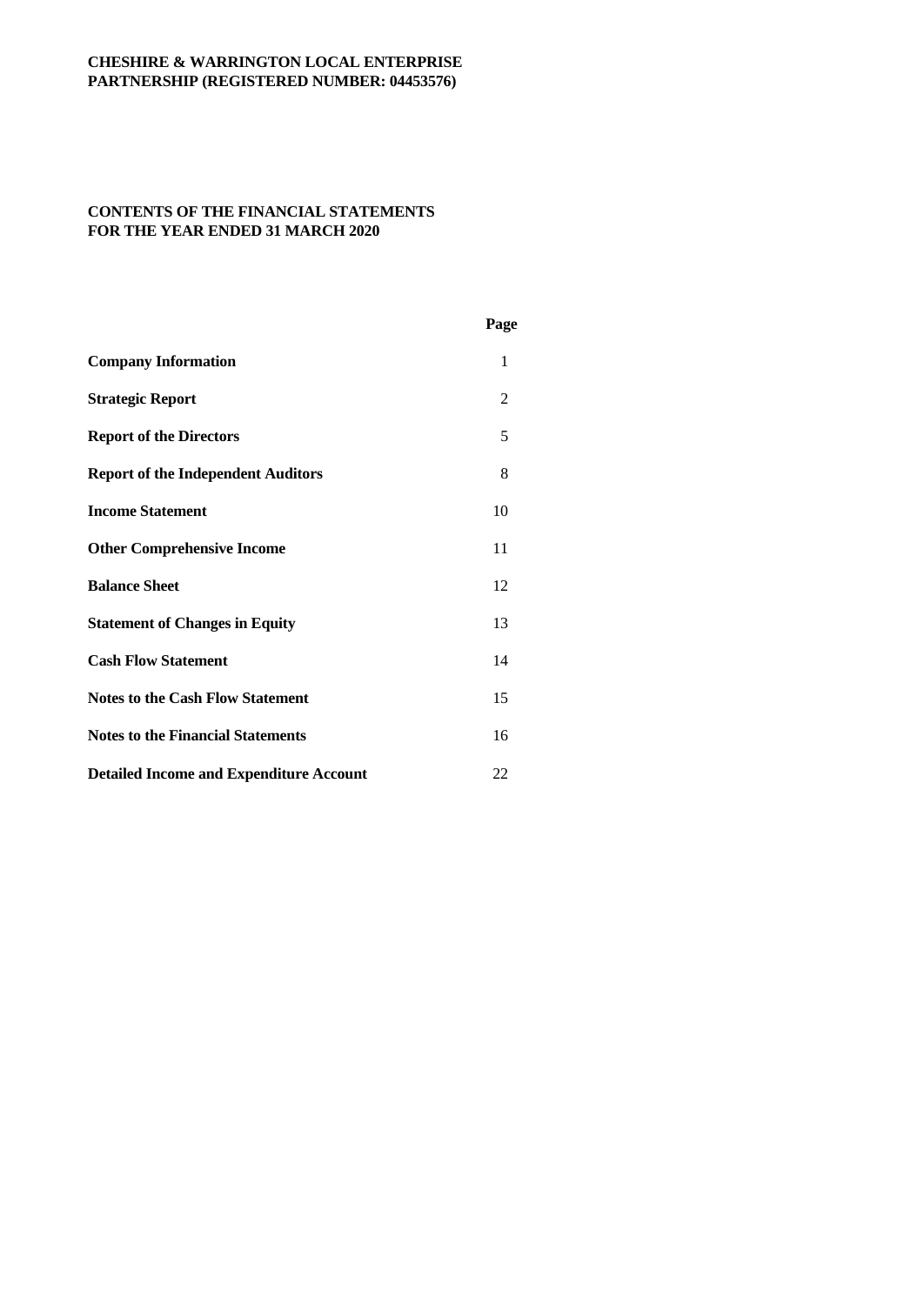# **CHESHIRE & WARRINGTON LOCAL ENTERPRISE PARTNERSHIP**

### **COMPANY INFORMATION FOR THE YEAR ENDED 31 MARCH 2020**

# **DIRECTORS:** C E Hayward

R J Mee S K Kinsey G M Bristow J A Downes C J Hindley R L Bowden C J Browne Dr P Broxton N J Dunbar L C Gittins N C Newton A B Robinson T J Brocklebank Professor E A Simmons

#### **REGISTERED OFFICE:** Floor 1

Wyvern House The Drumber Winsford Cheshire CW7 1AH

**REGISTERED NUMBER:** 04453576 (England and Wales)

**SENIOR STATUTORY** Michael Benson **AUDITOR:** 

**AUDITORS:** Murray Smith LLP Chartered Accountants Statutory Auditor Darland House 44 Winnington Hill Northwich Cheshire CW8 1AU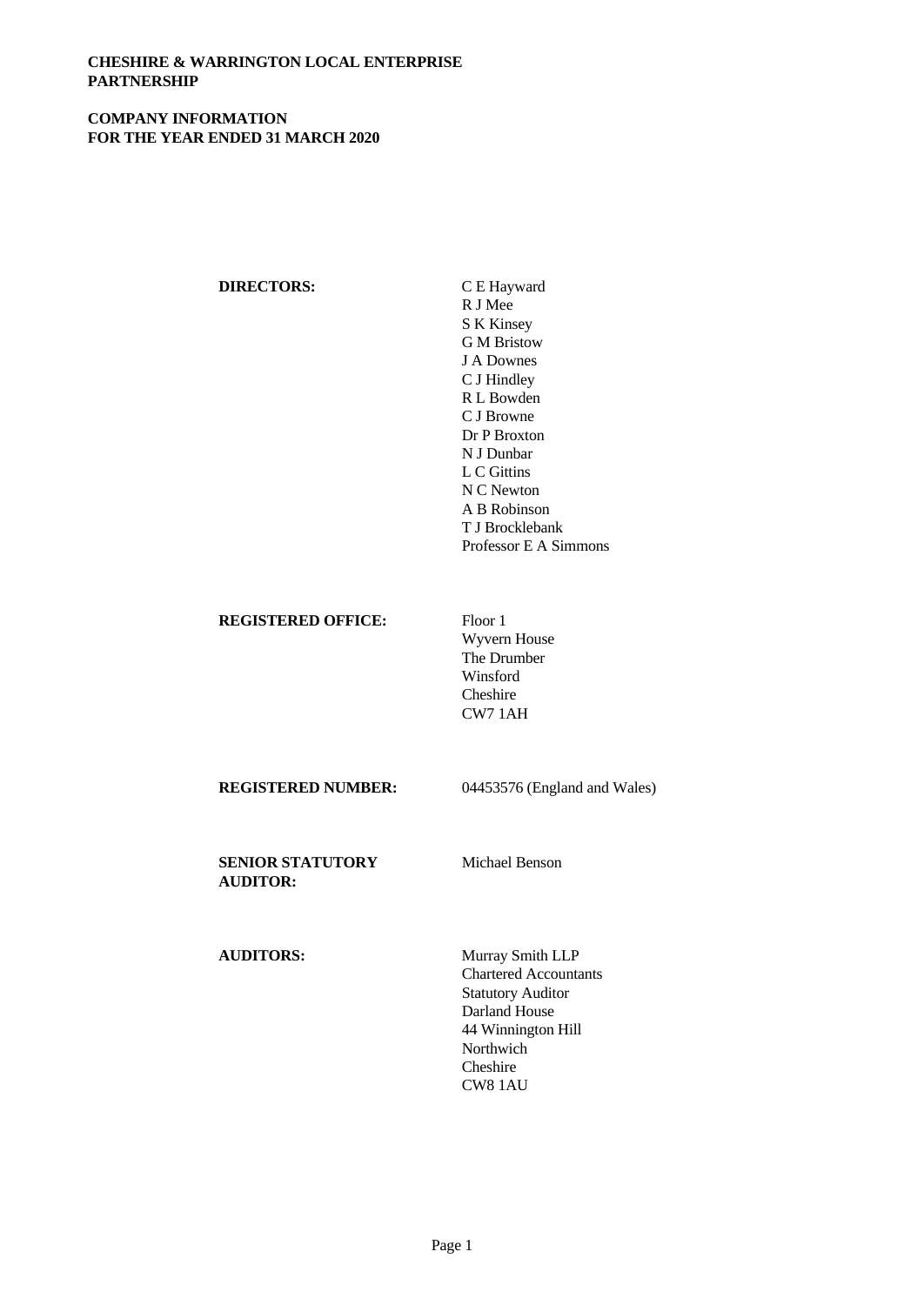### **STRATEGIC REPORT FOR THE YEAR ENDED 31 MARCH 2020**

The directors present their Strategic report, together with the Directors' report, the financial statements and auditors' report, for Cheshire & Warrington Local Enterprise Partnership ("the Company") for the year ended 31 March 2020.

### **BUSINESS REVIEW**

This is my first opportunity to report, as Chair, on the LEPs activities and to present our financial accounts for the year 2019/20. I have taken on the role Chair in unprecedented times. If we think back to the start of the year, 2019/20 was already going to be a significant year, presenting both challenges and opportunities. Planning for and supporting local businesses through Brexit was the priority and the draft Local Industrial Strategy was in its final stages towards publication. The LIS highlights Cheshire and Warrington's core economic strengths of Advanced Manufacturing, Clean Energy, Life Sciences, Financial Services and Logistics and the importance of ensuring that our workforce of today and tomorrow has the skills necessary to thrive in an increasingly digital world. Despite the setback of Covid-19 these remain the pillars on which recovery will be built, and the LEP's ambition to deliver a  $£50Bn$  economy by 2040 remains in place. The current crisis provides an opportunity to re-think and re-imagine and the LEP Board has therefore concluded that as Cheshire and Warrington emerges from the Covid crisis, it wants the sub-region to become the fastest growing, healthiest, most sustainable and most inclusive regional economy in the UK, ensuring that we develop a better future for all.

Before reviewing the overall year of 2019/20, it perhaps goes without saying the emergence of Covid-19 has, for the past few months, dominated the LEP agenda. The LEP is a body, largely funded from the public sector, responsible for supporting economic resilience and growth. As such, Government and local partners have looked to the LEP as a channel to communicate information, initiate and support local responses and to assist in the development of strategy and policy to meet the immediate challenges and plan for longer term recovery. The LEP funding has therefore remained secure during this period and continues for 2020/21. Since the lockdown, LEP staff have worked almost entirely from home, usingvideo conferencing and other digital tools to continue to deliver its agenda. The Board has met more frequently, for discussions, to keep abreast of the fast pace of change and to help ensure a cohesive response across the sub-region. In these unprecedented circumstances the LEP staff, board and committee members and stakeholders have all demonstrated an unswerving commitment to help minimise the impacts of Covid-19 on the local economy, businesses and residents. What has been evident during this period is the powerful partnerships we have we all our partners within the public, private and voluntary sectors.

The LEP has continued to develop the breadth of its activities during 2019/20 and was exceptionally well placed to perform these functions. In October 2018, the LEP brought the Growth Hub in house and with its business support services we are providing direct advice and support to local businesses. This function has become firmly embedded within the LEP operations during 2019/20. It focussed in the early part of the year on Brexit readiness, and latterly on business support in respect of Covid-19. Working closely with many stakeholders, it has firmly established itself as a trusted source of information regarding government support schemes and offering support to businesses more generally, reaching out to over 40,000 local businesses. During the yearadditional funds, over and above the core funding from BEIS, were provided to the Growth Hub to bolster that support, and additional funding is also expected in 2020/21.

The LEP has significantly expanded its work on the development of skills strategies, skills delivery and on the links between employers and educational establishments. Ensuring a sufficient, highly skilled workforce to meet employer needs is a key strand of the Local Industrial Strategy. The LEP has successfully bid for funding to establish a Skills Advisory Panel. We are one of only six recipients of funding for a Digital Skills Partnership and have expanded "the Pledge" to all areas of the sub-region. The LEP partnered with the University of Chester to form Accelerate, to deliver a programme of digital skills learning to 19,000 adult learners over the next 3 years. This flagship programme, part funded by European Social Fund money, represents almost £30M of subsidised training. £1M of this fund now provides entirely free training to people who are furloughed, this is an element of the LEP Board's response to Covid-19.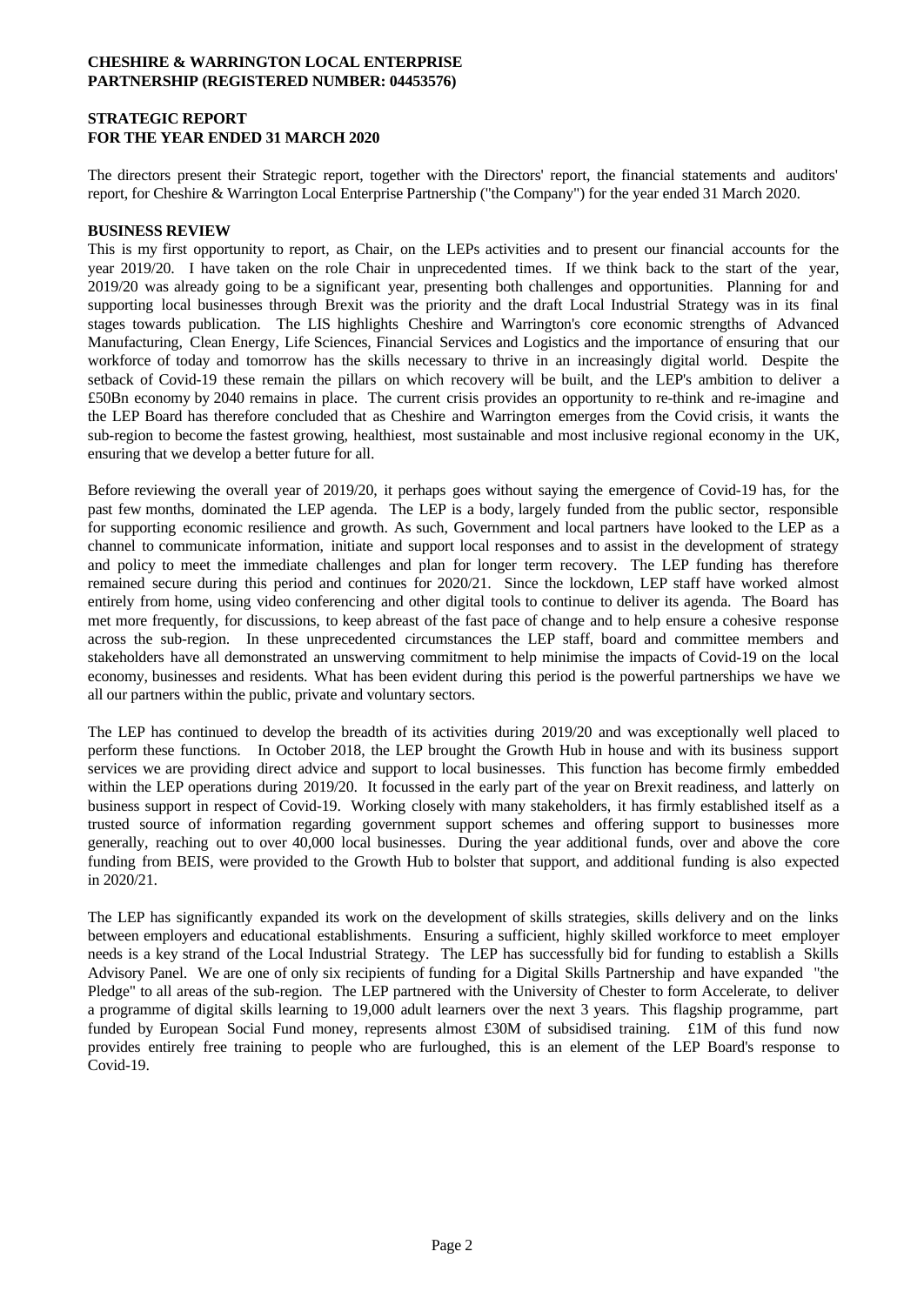### **STRATEGIC REPORT FOR THE YEAR ENDED 31 MARCH 2020**

The Cheshire Science Corridor Enterprise Zone continued to realise its growth potential in 2019/20 and continues to deliver significant new investment to drive further growth. Since its' creation in 2016 ithas attracted 50 new business and over 1,000 new jobs and generated over £30million in new direct private sector investment. Key to the success is that the local sub-region retains the additional business rates generated by the Enterprise Zone providing funding to support the implementation of the local industrial strategy, e.g. infrastructure development, business case development and skills funding. In 2019/20 retained business rates amounted to £918k. Negotiations with our three Local Authority partners to establish a £30Million loan facility to accelerate development in the Enterprise Zone have advanced during 2019/20. The loan will provide project funding and will be repaid from the future business rate receipts.

2019/20 was the penultimate year of the Local Growth Fund. Many schemes are reaching completion and delivering the anticipated economic benefits in terms of new and refurbished office space, housing developments or improved travel. During 2019/20 the LEP launched calls for Energy and Skills projects amounting in total to £9Million. Overall, in 2019/20 over £25Million was invested in projects bringing the total over the life of the programme so far to over £200Million. That investment has secured £997Million of public and private funding. Contracted outputs achieved to date include: 2635 business benefitting, 703k sqm of new commercial space and 16,200 jobs. Virtually all the remaining £25Million, to be invested in 2020/21, is contracted.

In 2019, Marketing Cheshire became part of the LEP group of companies. Marketing Cheshire, maintains its' activities as a Destination Management Organisation for Tourist Information and Visitor Services and is broadening its remit to cover all aspects of marketing Cheshire and Warrington to people and businesses including inward investment marketing, with the aim of retaining and attracting business and people to our region.

In its role as a member of the Northern Powerhouse 11 LEPs, the LEP holds the funds and employs the staffof NP11, providing some policy advice and accounting and governance support.

The new activities and funding streams are increasing the financial scale and complexity of the LEP, and this is reflected in the annual accounts which form part of this report. The LEP company, for which these are the operational accounts, also manages several funds which do not form part of the legal entity report. Cheshire East Borough Council remains the LEP Accountable Body and continues to hold funds on behalf of the LEP. Investments from those funds approached £36M in 2019-20. These accounts apply to the legal entity which reported turnover of £3.3M and an operating surplus for the year of £26,242 which has been transferred to reserves (2019: £20,599).

We also cannot let this opportunity pass without acknowledging that on  $31/3/2020$ , Christine Gaskell and Tim Wheeler, respectively Chair and Deputy Chair of the LEP, reached the end of their maximum terms and stood down from the Board. They have been part of the LEP almost from its inception and steered the organisation into a position of strength, regionally and nationally. In addition, Ged Barlow stood down and, following local elections in May 2019, we saw changes to the leaders of our three local authority partners, and therefore a change of board members. The Board wishes to record here its thanks to all of them for their enormous contributions to the LEP and Cheshire & Warrington over the years. Consequently, after various highly competitive recruitment campaigns, the LEP appointed eight new directors during the year. The Board has also established a Youth Board recruiting, initially, seven members aged between 20 and 27 from across the sub-region to help ensure the views and opinions of this generation become embedded in our policies and plans for the long term. We extend a very warm welcome to all our new directors and sub-committee members.

# **PRINCIPAL RISKS AND UNCERTAINTIES**

The principal risk facing the Company arises from reliance on national and local government funding.

The Company's senior management regularly review this risk and the potential impact on the Company and take mitigating action as necessary.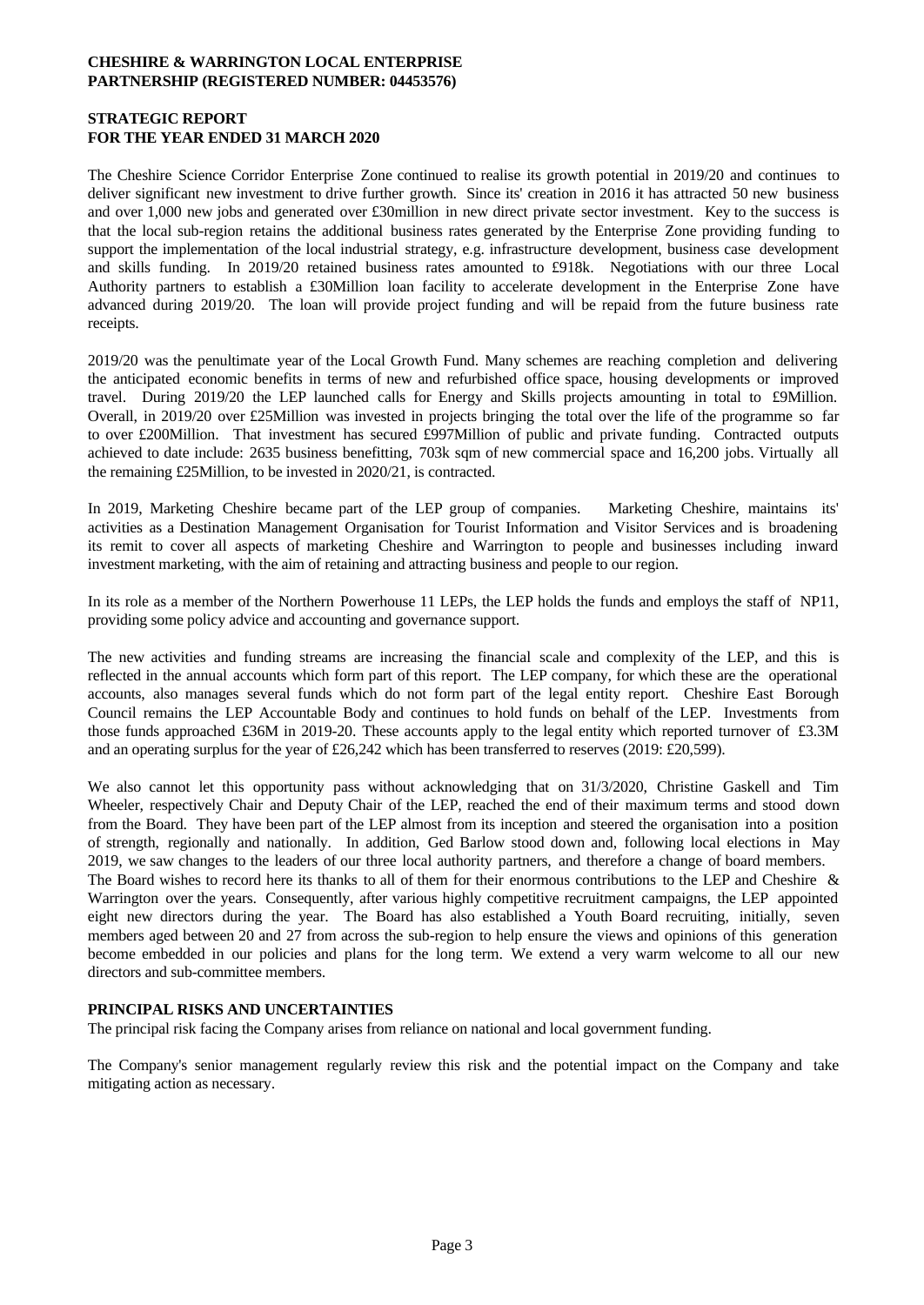### **STRATEGIC REPORT FOR THE YEAR ENDED 31 MARCH 2020**

### **GOING CONCERN**

The directors have a reasonable expectation that the Company has adequate resources to continue in operational existence for the foreseeable future. Thus they continue to adopt the going concern basis in preparing the annual financial statements.

# **ON BEHALF OF THE BOARD:**

C E Hayward - Director

15 July 2020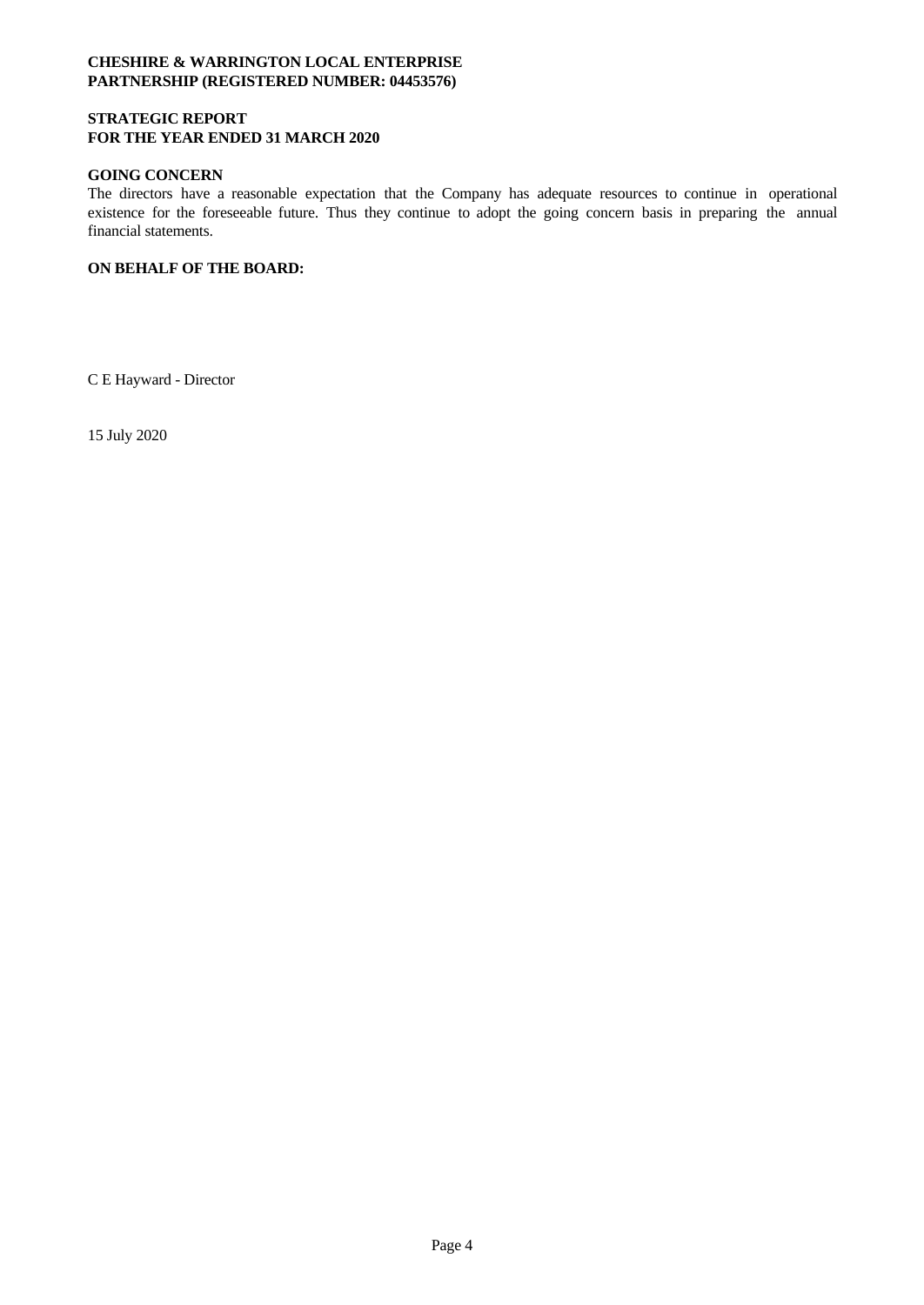## **REPORT OF THE DIRECTORS FOR THE YEAR ENDED 31 MARCH 2020**

The directors present their report with the financial statements of the company for the year ended 31 March 2020.

#### **DIVIDENDS**

As the company is limited by guarantee it makes no distributions by dividends or any other means.

#### **DIRECTORS**

The directors shown below have held office during the whole of the period from 1 April 2019 to the date of this report.

C E Hayward R J Mee S K Kinsey G M Bristow J A Downes C J Hindley

Other changes in directors holding office are as follows:

C A Gaskell - resigned 31 March 2020 T J Wheeler - resigned 31 March 2020 G A Barlow - resigned 31 March 2020 T P O'Neill - resigned 3 January 2020 S K Dixon - resigned 4 June 2019 R Bailey - resigned 4 June 2019 R L Bowden - appointed 1 July 2019 C J Browne - appointed 1 July 2019 Dr P Broxton - appointed 2 September 2019 N J Dunbar - appointed 2 September 2019 L C Gittins - appointed 1 July 2019 N C Newton - appointed 2 September 2019 A B Robinson - appointed 8 September 2019

T J Brocklebank and Professor E A Simmons were appointed as directors after 31 March 2020 but prior to the date of this report.

# **EMPLOYMENT POLICIES**

The company is committed to the principle of equal opportunities in employment and to ensuring that all employees receive fair treatment irrespective of their sex, religion, ethnic origin, or disability. The company is committed to improving the skills of its people. Through training and development and nurturing aculture in which they feel valued, the company encourages them to work to their full potential. The company has regular and open communication channels to involve staff in business developments.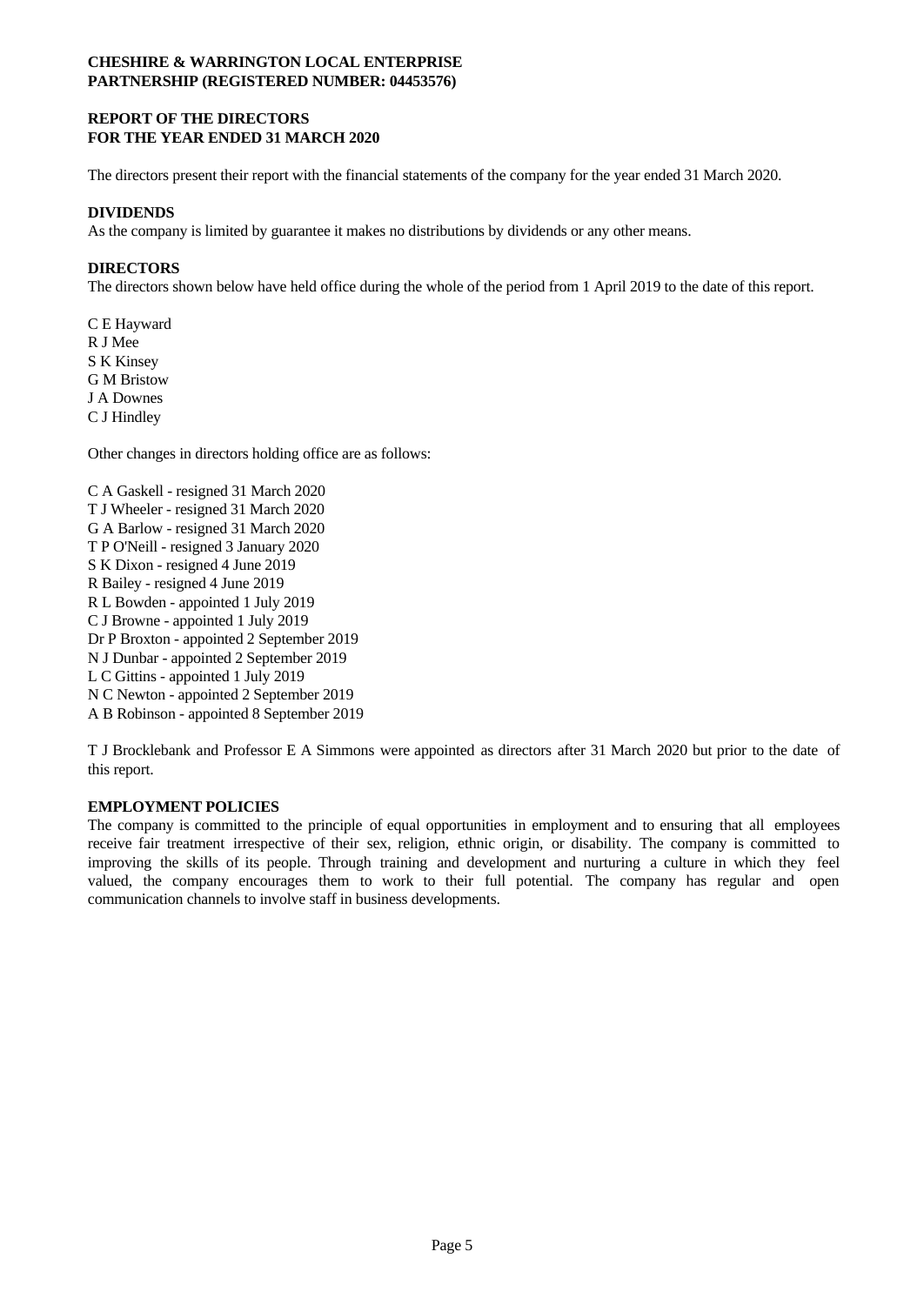### **REPORT OF THE DIRECTORS FOR THE YEAR ENDED 31 MARCH 2020**

## **CORPORATE GOVERNANCE**

The Board is committed to high standards of corporate governance and meets regularly. Certain matters are reserved for the Board's approval including the overall strategy for the company, annual budgets and business plans, major items of expenditure on projects and funding requirements from key stakeholders. To ensure detailed discussion, evaluation and representation, the Board has delegated responsibilities to the following committees, formally constituted with terms of reference:

Strategy Committee Skills & Education Committee Enterprise Zone Board Local Transport Board Appointments & Remuneration Committee Finance & Audit Committee Performance & Investment Committee Business Growth Committee Marketing Cheshire

In a commitment to transparency, many of the meetings are open to the public, and the LEP publishes the dates and papers of its meetings on its website along with other details of its operations.

## **STATEMENT OF DIRECTORS' RESPONSIBILITIES**

The directors are responsible for preparing the Strategic Report, the Report of the Directors and the financial statements in accordance with applicable law and regulations.

Company law requires the directors to prepare financial statements for each financial year. Under that law the directors have elected to prepare the financial statements in accordance with United Kingdom Generally Accepted Accounting Practice (United Kingdom Accounting Standards and applicable law). Under company law the directors must not approve the financial statements unless they are satisfied that they give a true and fair view of the state of affairs of the company and of the surplus or deficit of the company for that period. In preparing these financial

- 
- 
- statements, the directors are required to:<br>
select suitable accounting policies and then apply them consistently;<br>
make judgements and accounting estimates that are reasonable and prudent;<br>
state whether applicable a
- explained in the financial statements;<br>prepare the financial statements on the going concern basis unless it is inappropriate to presume that the company will continue in business.

The directors are responsible for keeping adequate accounting records that are sufficient to show and explain the company's transactions and disclose with reasonable accuracy at any time the financial position of the company and enable them to ensure that the financial statements comply with the Companies Act 2006. They are also responsible for safeguarding the assets of the company and hence for taking reasonable steps for the prevention and detection of fraud and other irregularities.

#### **STATEMENT AS TO DISCLOSURE OF INFORMATION TO AUDITORS**

So far as the directors are aware, there is no relevant audit information (as defined by Section 418 of the Companies Act 2006) of which the company's auditors are unaware, and each director has taken all the steps that he or she ought to have taken as a director in order to make himself or herself aware of any relevant audit information and to establish that the company's auditors are aware of that information.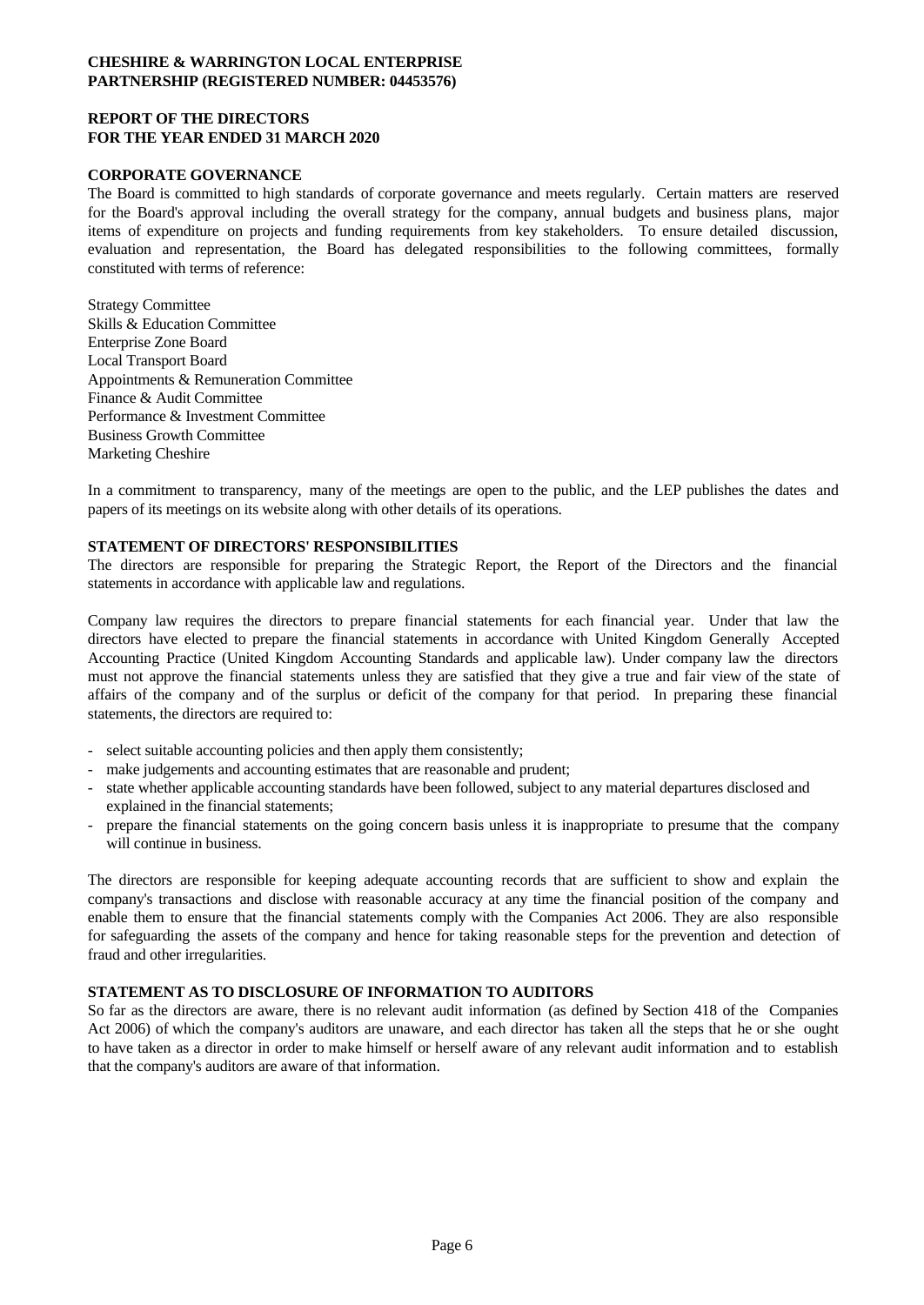## **REPORT OF THE DIRECTORS FOR THE YEAR ENDED 31 MARCH 2020**

# **AUDITORS**

The auditors, Murray Smith LLP, will be proposed for re-appointment at the forthcoming Annual General Meeting.

# **ON BEHALF OF THE BOARD:**

C E Hayward - Director

15 July 2020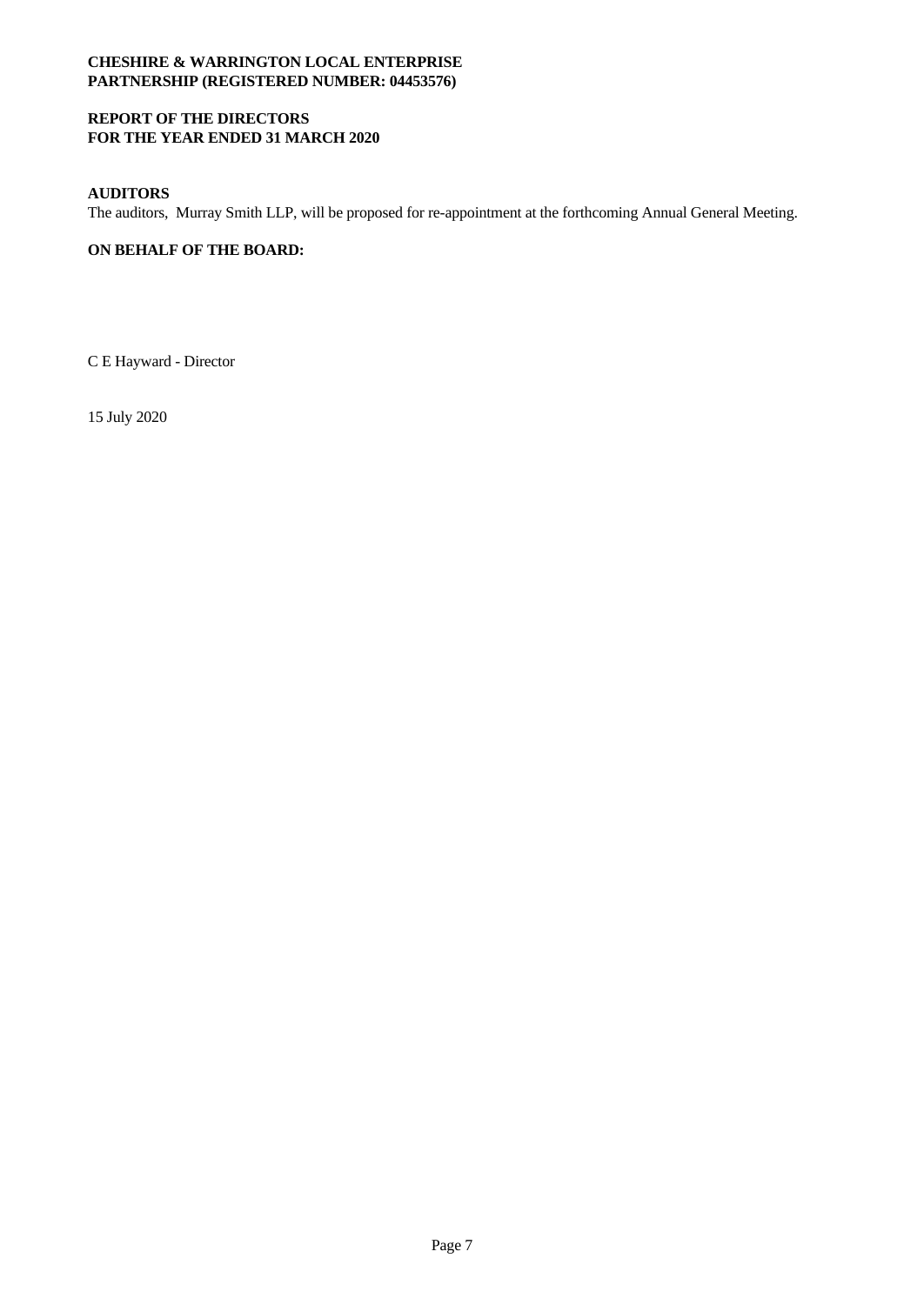## **REPORT OF THE INDEPENDENT AUDITORS TO THE MEMBERS OF CHESHIRE & WARRINGTON LOCAL ENTERPRISE PARTNERSHIP**

#### **Opinion**

We have audited the financial statements of Cheshire & Warrington Local Enterprise Partnership (the 'company') for the year ended 31 March 2020 which comprise the Income Statement, Other Comprehensive Income, Balance Sheet, Statement of Changes in Equity, Cash Flow Statement and Notes to the Cash Flow Statement, Notes to the Financial Statements, including a summary of significant accounting policies. The financial reporting framework that has been applied in their preparation is applicable law and United Kingdom Accounting Standards, including Financial Reporting Standard 102 'The Financial Reporting Standard applicable in the UK and Republic of Ireland' (United Kingdom Generally Accepted Accounting Practice).

In our opinion the financial statements:

- give a true and fair view of the state of the company's affairs as at 31 March 2020 and of its surplus for the year
- then ended;<br>- have been properly prepared in accordance with United Kingdom Generally Accepted Accounting Practice; and<br>- have been prepared in accordance with the requirements of the Companies Act 2006.
- 

#### **Basis for opinion**

We conducted our audit in accordance with International Standards on Auditing (UK) (ISAs (UK)) and applicable law. Our responsibilities under those standards are further described in the Auditors' responsibilities for the audit of the financial statements section of our report. We are independent of the company in accordance with the ethical requirements that are relevant to our audit of the financial statements in the UK, including the FRC's Ethical Standard, and we have fulfilled our other ethical responsibilities in accordance with these requirements. We believe that the audit evidence we have obtained is sufficient and appropriate to provide a basis for our opinion.

#### **Conclusions relating to going concern**

We have nothing to report in respect of the following matters in relation to which the ISAs (UK) require us to report

- to you where: the directors' use of the going concern basis of accounting in the preparation of the financial statements is not
- appropriate; or<br>the directors have not disclosed in the financial statements any identified material uncertainties that may cast significant doubt about the company's ability to continue to adopt the going concern basis of accounting for a period of at least twelve months from the date when the financial statements are authorised for issue.

#### **Other information**

The directors are responsible for the other information. The other information comprises the information in the Strategic Report and the Report of the Directors, but does not include the financial statements and our Report of the Auditors thereon.

Our opinion on the financial statements does not cover the other information and, except to the extent otherwise explicitly stated in our report, we do not express any form of assurance conclusion thereon.

In connection with our audit of the financial statements, our responsibility is to read the other information and, in doing so, consider whether the other information is materially inconsistent with the financial statements or our knowledge obtained in the audit or otherwise appears to be materially misstated. If we identify such material inconsistencies or apparent material misstatements, we are required to determine whether there is a material misstatement in the financial statements or a material misstatement of the other information. If, based on the work we have performed, we conclude that there is a material misstatement of this other information, we are required to report that fact. We have nothing to report in this regard.

#### **Opinions on other matters prescribed by the Companies Act 2006**

In our opinion, based on the work undertaken in the course of the audit:

- the information given in the Strategic Report and the Report of the Directors for the financial year for which the financial statements are prepared is consistent with the financial statements; and<br>the Strategic Report and the Report of the Directors have been prepared in accordance with applicable legal
- requirements.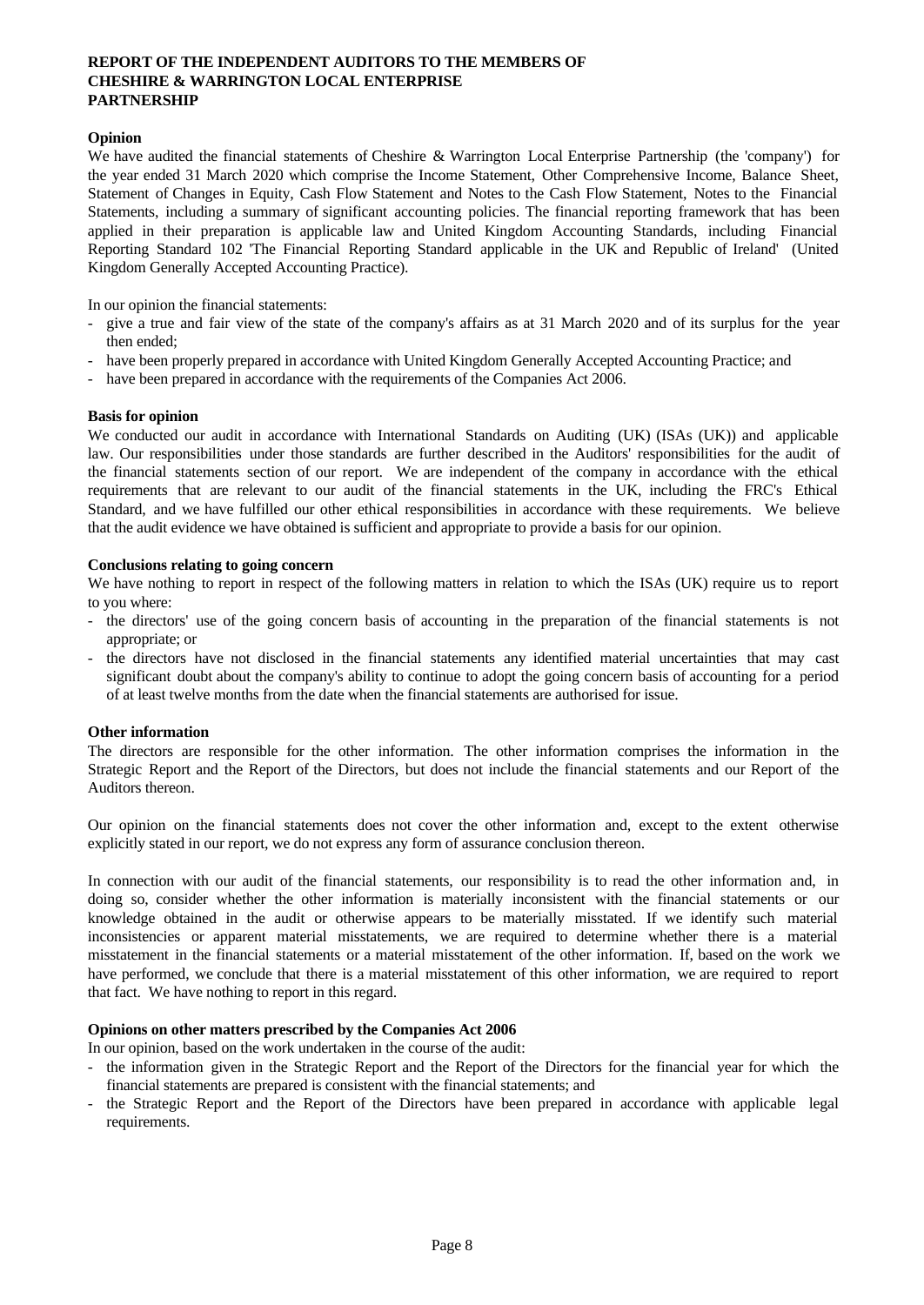## **REPORT OF THE INDEPENDENT AUDITORS TO THE MEMBERS OF CHESHIRE & WARRINGTON LOCAL ENTERPRISE PARTNERSHIP**

#### **Matters on which we are required to report by exception**

In the light of the knowledge and understanding of the company and its environment obtained in the course of the audit, we have not identified material misstatements in the Strategic Report or the Report of the Directors.

We have nothing to report in respect of the following matters where the Companies Act 2006 requires us to report to you if, in our opinion:<br>- adequate accounting records have not been kept, or returns adequate for our audit have not been received from

- 
- branches not visited by us; or<br>the financial statements are not in agreement with the accounting records and returns; or<br>certain disclosures of directors' remuneration specified by law are not made; or<br>we have not received
- 
- 

#### **Responsibilities of directors**

As explained more fully in the Statement of Directors' Responsibilities set out on page six, the directors are responsible for the preparation of the financial statements and for being satisfied that they give a true and fair view, and for such internal control as the directors determine necessary to enable the preparation of financial statements that are free from material misstatement, whether due to fraud or error.

In preparing the financial statements, the directors are responsible for assessing the company's ability to continue as a going concern, disclosing, as applicable, matters related to going concern and using the going concern basis of accounting unless the directors either intend to liquidate the company or to cease operations, or have no realistic alternative but to do so.

#### **Auditors' responsibilities for the audit of the financial statements**

Our objectives are to obtain reasonable assurance about whether the financial statements as a whole are free from material misstatement, whether due to fraud or error, and to issue a Report of the Auditors that includes our opinion. Reasonable assurance is a high level of assurance, but is not a guarantee that an audit conducted in accordance with ISAs (UK) will always detect a material misstatement when it exists. Misstatements can arise from fraud or error and are considered material if, individually or in the aggregate, they could reasonably be expected to influence the economic decisions of users taken on the basis of these financial statements.

A further description of our responsibilities for the audit of the financial statements is located on the Financial Reporting Council's website at www.frc.org.uk/auditorsresponsibilities. This description forms part of our Report of the Auditors.

#### **Use of our report**

This report is made solely to the company's members, as a body, in accordance with Chapter 3 of Part 16 of the Companies Act 2006. Our audit work has been undertaken so that we might state to the company's members those matters we are required to state to them in a Report of the Auditors and for no other purpose. To the fullest extent permitted by law, we do not accept or assume responsibility to anyone other than the company and the company's members as a body, for our audit work, for this report, or for the opinions we have formed.

Michael Benson (Senior Statutory Auditor) for and on behalf of Murray Smith LLP Chartered Accountants Statutory Auditor Darland House 44 Winnington Hill Northwich Cheshire CW8 1AU

15 July 2020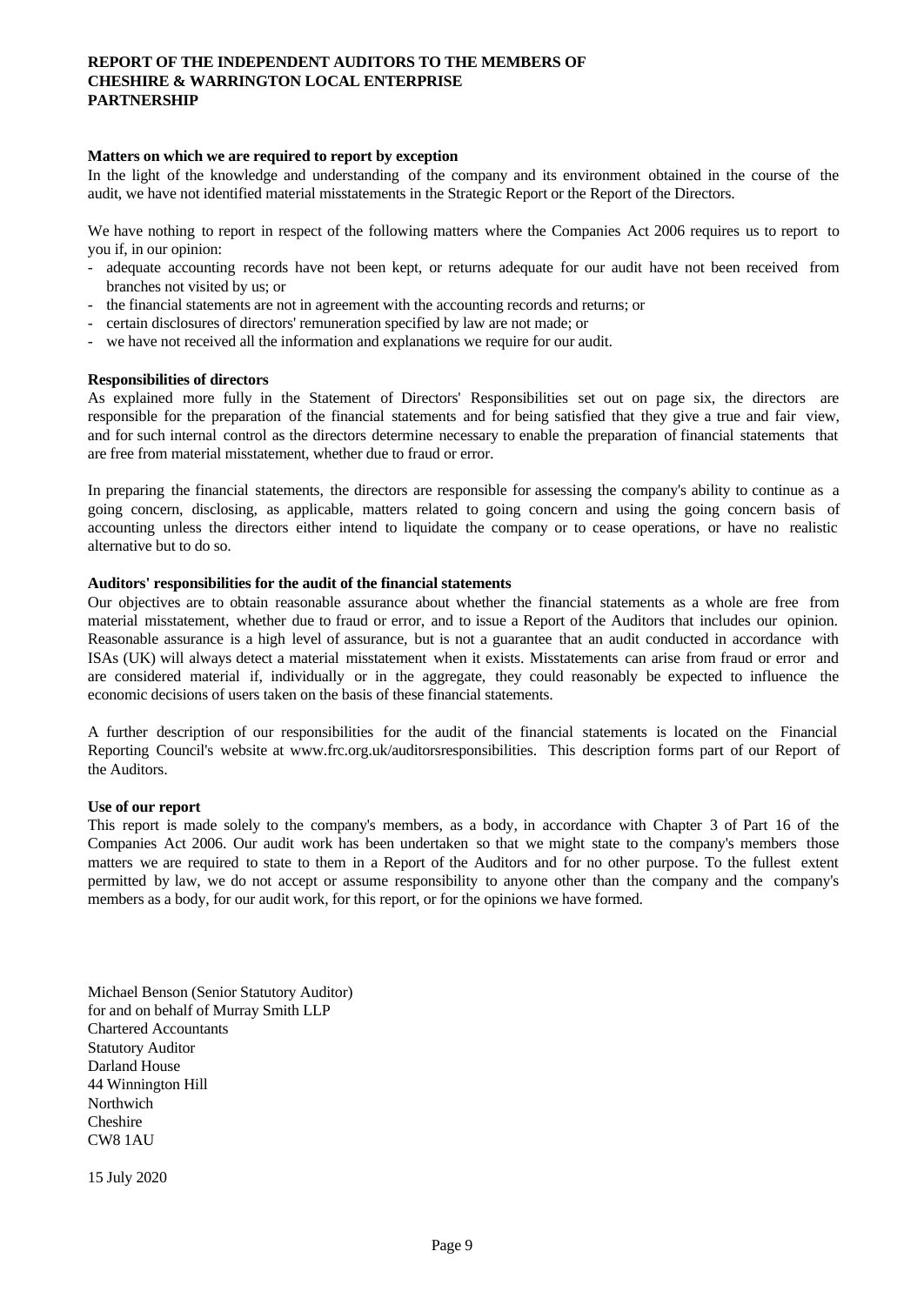## **INCOME STATEMENT FOR THE YEAR ENDED 31 MARCH 2020**

|                                       | <b>Notes</b> | 2020<br>£ | 2019<br>£ |
|---------------------------------------|--------------|-----------|-----------|
| <b>TURNOVER</b>                       |              | 3,297,088 | 2,244,921 |
| Administrative expenses               |              | 3,270,846 | 2,227,322 |
| <b>OPERATING SURPLUS</b>              | 4            | 26,242    | 17,599    |
| Other finance income                  |              |           | 3,000     |
| <b>SURPLUS BEFORE TAXATION</b>        |              | 26,242    | 20,599    |
| Tax on surplus                        | 5            |           |           |
| <b>SURPLUS FOR THE FINANCIAL YEAR</b> |              | 26,242    | 20,599    |

The notes form part of these financial statements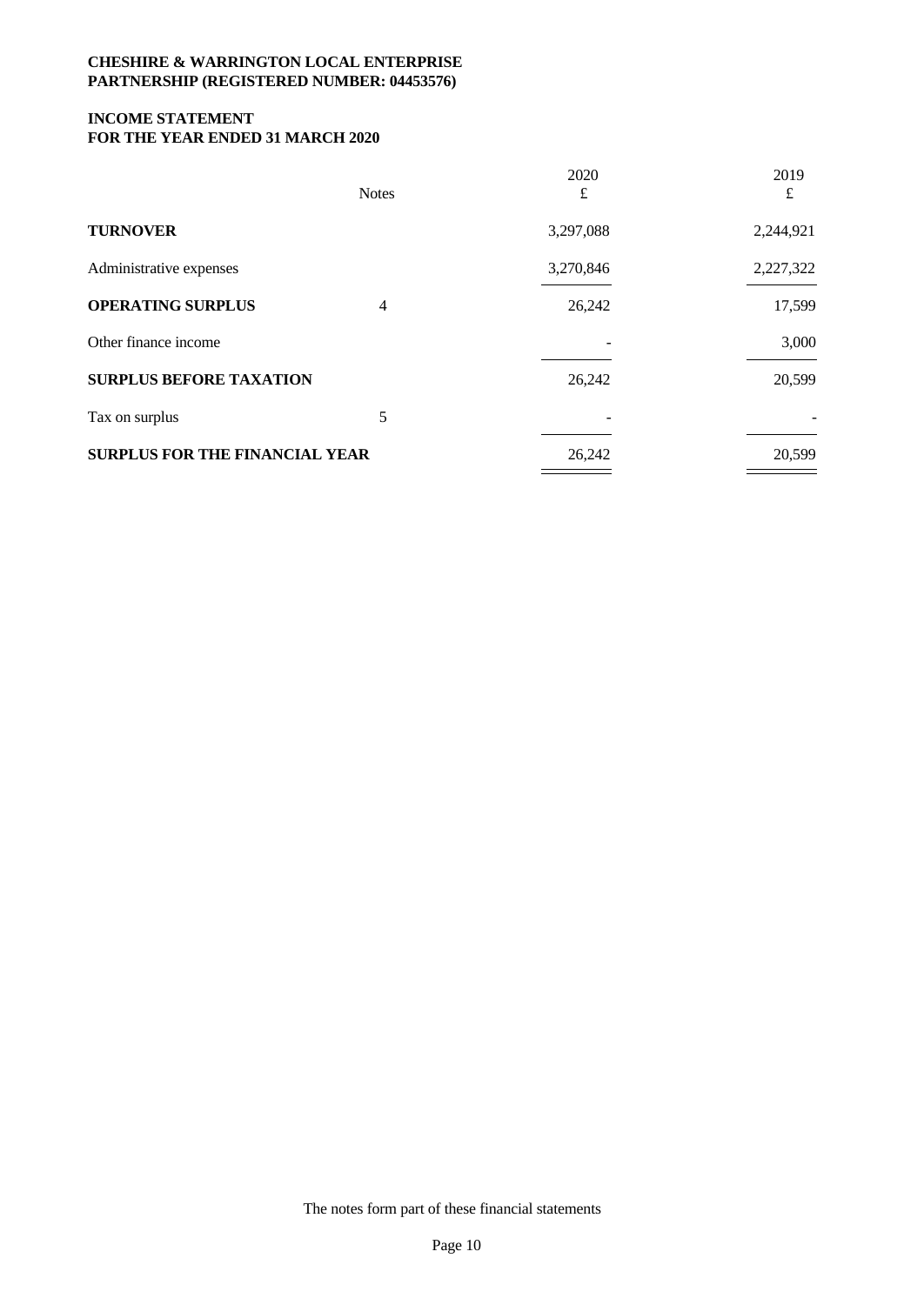### **OTHER COMPREHENSIVE INCOME FOR THE YEAR ENDED 31 MARCH 2020**

|                                                                          | <b>Notes</b> | 2020<br>$\pounds$ | 2019<br>£ |  |
|--------------------------------------------------------------------------|--------------|-------------------|-----------|--|
| <b>SURPLUS FOR THE YEAR</b>                                              |              | 26,242            | 20,599    |  |
| <b>OTHER COMPREHENSIVE INCOME</b><br>Actuarial gain/(loss) on retirement |              |                   |           |  |
| benefit scheme<br>Income tax relating to other comprehensive             |              |                   | (110,000) |  |
| income                                                                   |              |                   |           |  |
| <b>OTHER COMPREHENSIVE INCOME</b><br>FOR THE YEAR, NET OF INCOME         |              |                   |           |  |
| <b>TAX</b>                                                               |              |                   | (110,000) |  |
| TOTAL COMPREHENSIVE INCOME<br><b>FOR THE YEAR</b>                        |              | 26,242            | (89, 401) |  |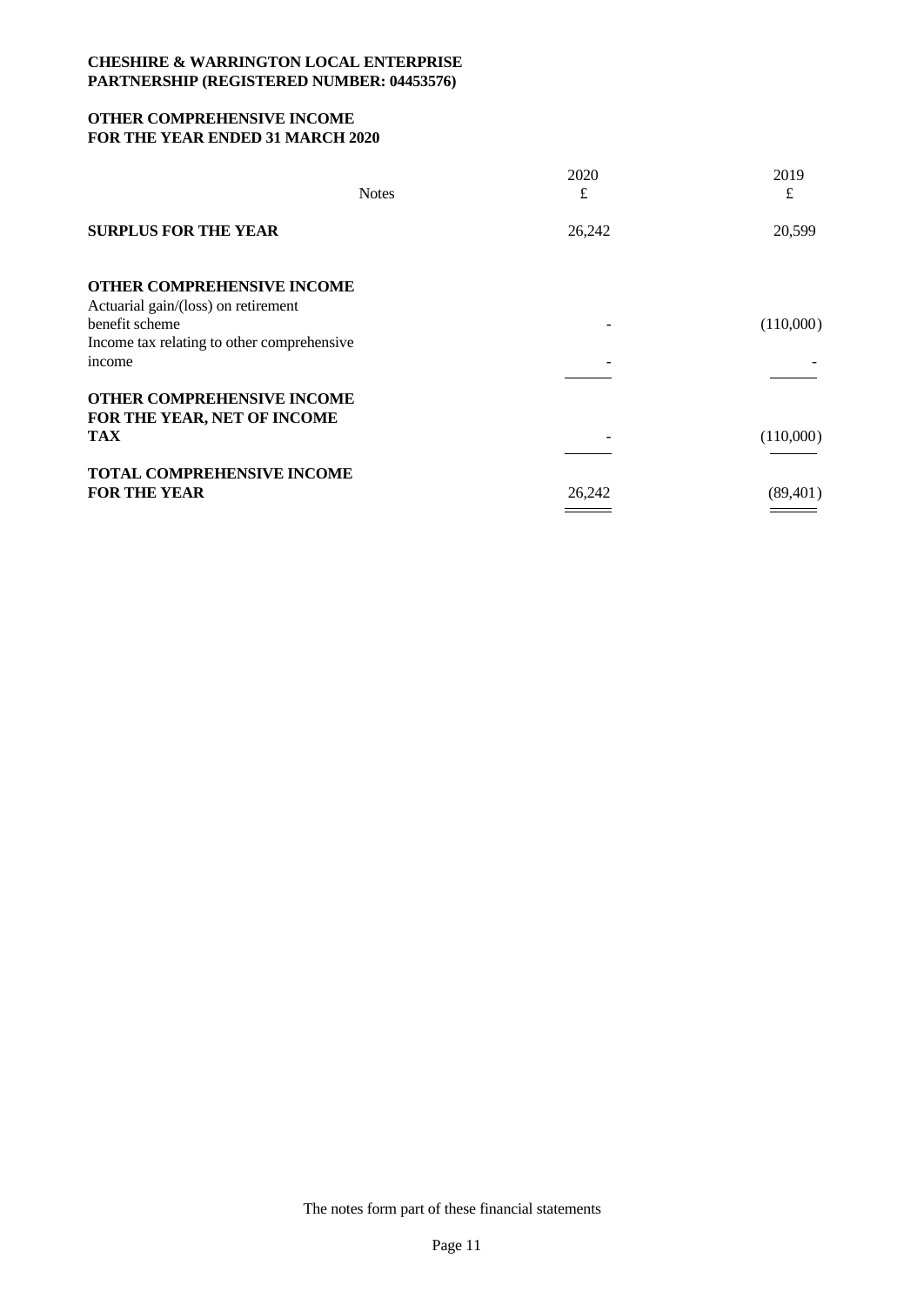### **BALANCE SHEET 31 MARCH 2020**

|                                                   |              | 2020      |           | 2019      |           |
|---------------------------------------------------|--------------|-----------|-----------|-----------|-----------|
|                                                   | <b>Notes</b> | $\pounds$ | $\pounds$ | $\pounds$ | $\pounds$ |
| <b>FIXED ASSETS</b>                               |              |           |           |           |           |
| Intangible assets                                 | 6            |           | 121,826   |           | 162,435   |
| Tangible assets                                   | 7            |           | 46,325    |           | 6,027     |
| Investments                                       | 8            |           | 1         |           |           |
|                                                   |              |           | 168,152   |           | 168,462   |
| <b>CURRENT ASSETS</b>                             |              |           |           |           |           |
| Debtors                                           | 9            | 608,717   |           | 394,592   |           |
| Cash at bank                                      |              | 946,632   |           | 246,805   |           |
|                                                   |              | 1,555,349 |           | 641,397   |           |
| <b>CREDITORS</b>                                  |              |           |           |           |           |
| Amounts falling due within one year               | 10           | 1,427,348 |           | 524,948   |           |
| NET CURRENT ASSETS                                |              |           | 128,001   |           | 116,449   |
| TOTAL ASSETS LESS CURRENT                         |              |           |           |           |           |
| <b>LIABILITIES</b>                                |              |           | 296,153   |           | 284,911   |
| PENSION LIABILITY                                 |              |           |           |           | (15,000)  |
| <b>NET ASSETS</b>                                 |              |           | 296,153   |           | 269,911   |
|                                                   |              |           |           |           |           |
| <b>RESERVES</b><br>Income and expenditure account | 12           |           | 296,153   |           | 269,911   |
|                                                   |              |           |           |           |           |
|                                                   |              |           | 296,153   |           | 269,911   |
|                                                   |              |           |           |           |           |

The financial statements were approved by the Board of Directors and authorised for issue on 15 July 2020 and were signed on its behalf by:

C E Hayward - Director

C J Hindley - Director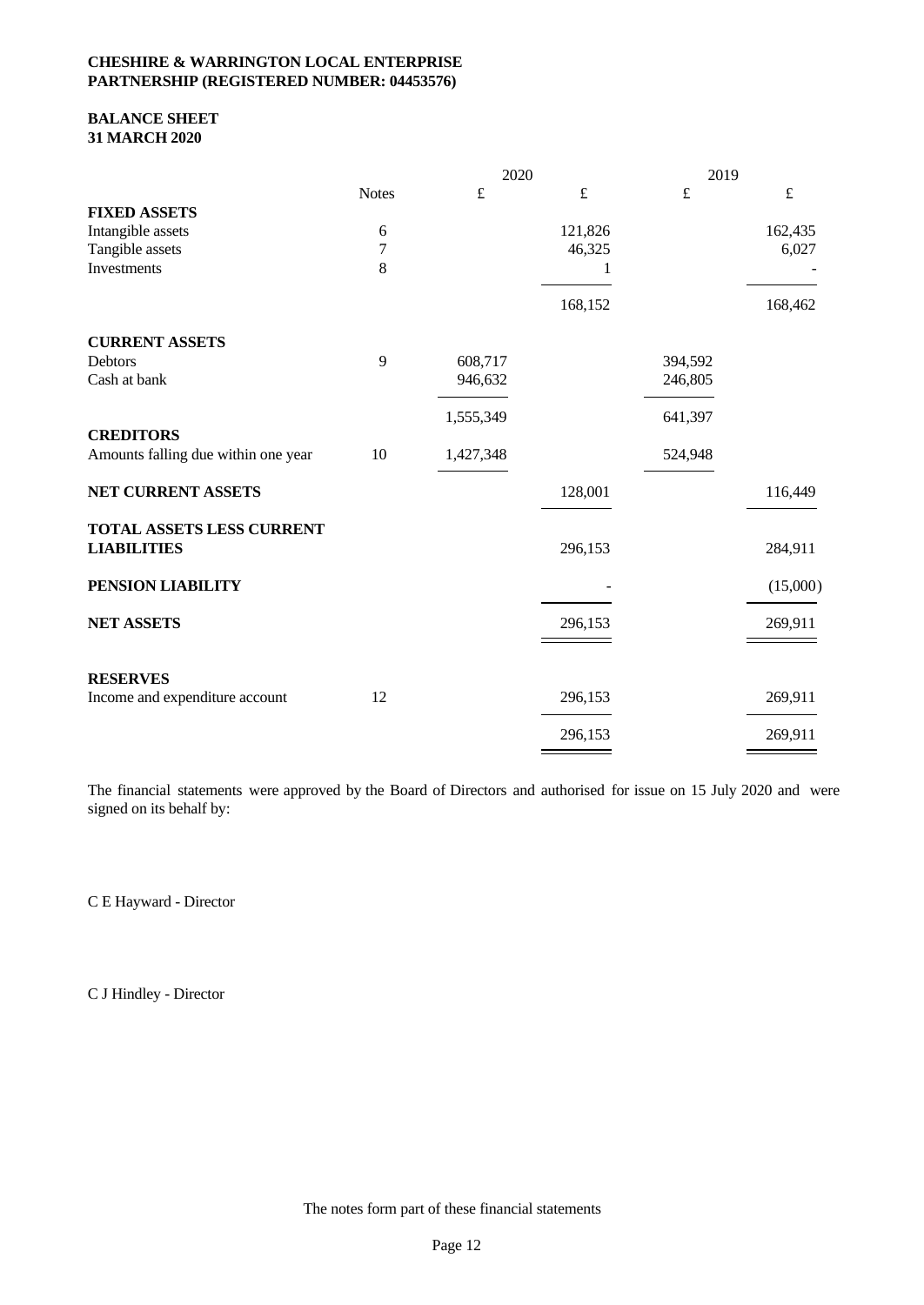### **STATEMENT OF CHANGES IN EQUITY FOR THE YEAR ENDED 31 MARCH 2020**

|                                                                                           | Retained<br>earnings<br>£ | Total<br>equity<br>£ |  |
|-------------------------------------------------------------------------------------------|---------------------------|----------------------|--|
| <b>Balance at 1 April 2018</b>                                                            | 359,312                   | 359,312              |  |
| <b>Changes in equity</b><br>Total comprehensive income<br><b>Balance at 31 March 2019</b> | (89, 401)<br>269,911      | (89, 401)<br>269,911 |  |
| <b>Changes in equity</b><br>Total comprehensive income                                    | 26,242                    | 26,242               |  |
| <b>Balance at 31 March 2020</b>                                                           | 296,153                   | 296,153              |  |
|                                                                                           |                           |                      |  |

The notes form part of these financial statements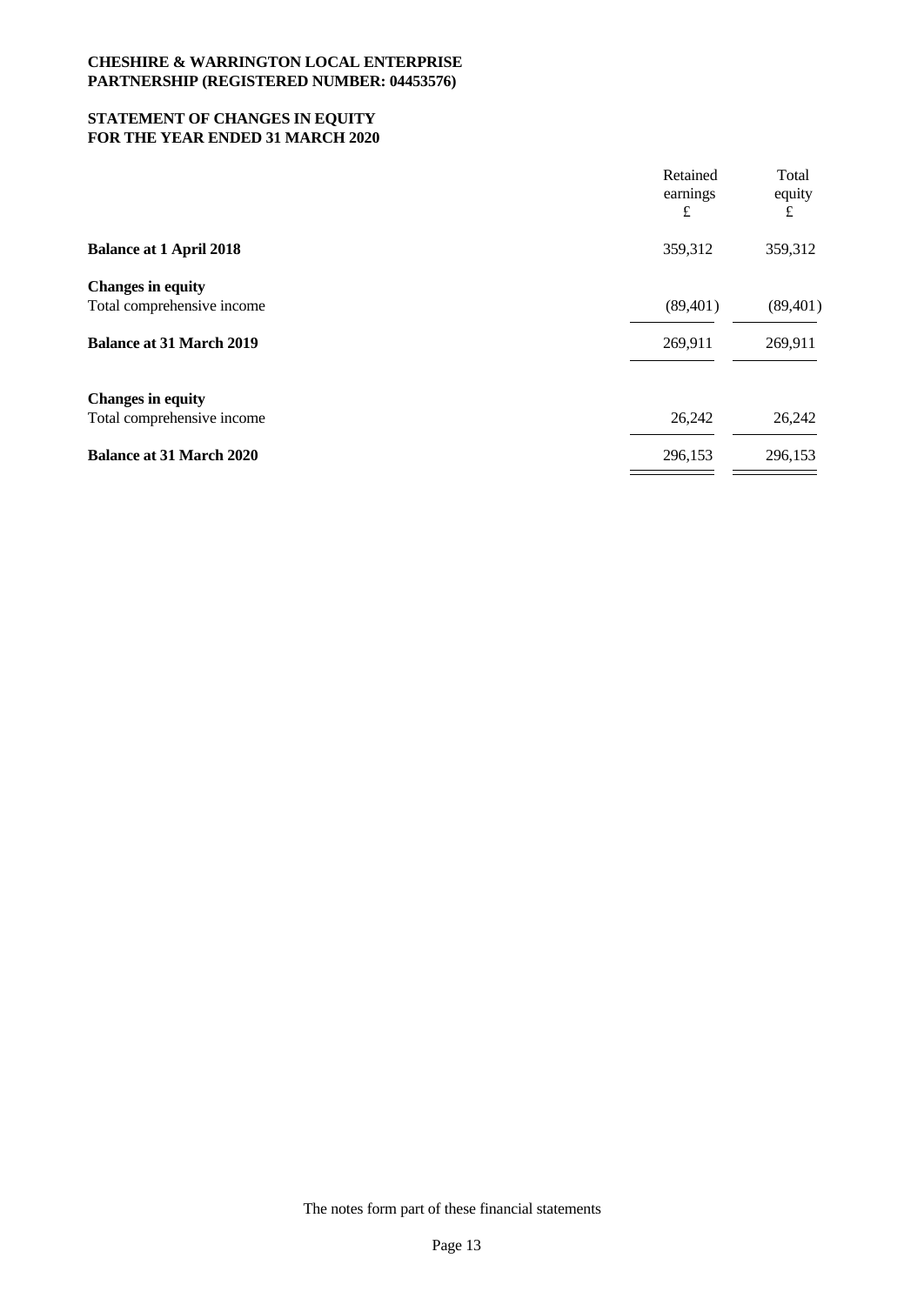# **CASH FLOW STATEMENT FOR THE YEAR ENDED 31 MARCH 2020**

|                                                                                               |              | 2020      | 2019      |
|-----------------------------------------------------------------------------------------------|--------------|-----------|-----------|
|                                                                                               | <b>Notes</b> | £         | £         |
| <b>Cash flows from operating activities</b>                                                   |              |           |           |
| Cash generated from operations                                                                |              | 744,500   | (31,650)  |
| Net cash from operating activities                                                            |              | 744,500   | (31,650)  |
| <b>Cash flows from investing activities</b>                                                   |              |           |           |
| Purchase of tangible fixed assets                                                             |              | (45,544)  | (6,069)   |
| Purchase of fixed asset investments                                                           |              | (1)       |           |
| Sale of tangible fixed assets                                                                 |              | 872       |           |
| Net cash from investing activities                                                            |              | (44, 673) | (6,069)   |
|                                                                                               |              |           |           |
| Increase/(decrease) in cash and cash equivalents<br>Cash and cash equivalents at beginning of |              | 699,827   | (37, 719) |
| year                                                                                          | 2            | 246,805   | 284,524   |
|                                                                                               |              |           |           |
| Cash and cash equivalents at end of year                                                      | 2            | 946,632   | 246,805   |
|                                                                                               |              |           |           |

The notes form part of these financial statements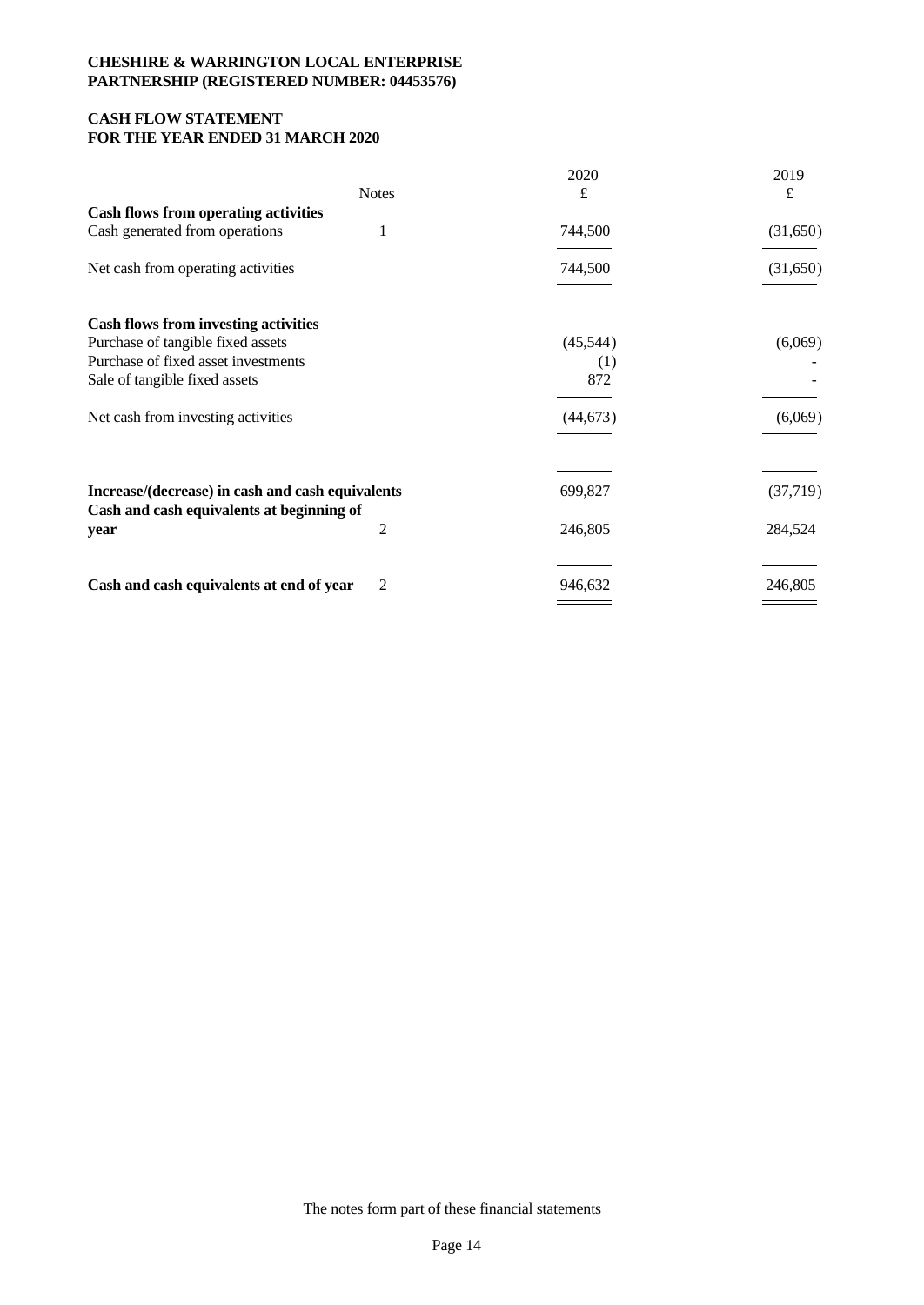### **NOTES TO THE CASH FLOW STATEMENT FOR THE YEAR ENDED 31 MARCH 2020**

### 1. **RECONCILIATION OF SURPLUS BEFORE TAXATION TO CASH GENERATED FROM OPERATIONS**

|                                       | 2020       | 2019       |
|---------------------------------------|------------|------------|
|                                       | £          | £          |
| Surplus before taxation               | 26,242     | 20,599     |
| Depreciation and amortisation charges | 44,983     | 41,624     |
| Release of pension liability          | (15,000)   |            |
| Finance income                        |            | (3,000)    |
|                                       |            |            |
|                                       | 56,225     | 59,223     |
| Increase in trade and other debtors   | (214, 125) | (335, 121) |
| Increase in trade and other creditors | 902,400    | 244,248    |
|                                       |            |            |
| Cash generated from operations        | 744,500    | (31,650)   |
|                                       |            |            |

# 2. **CASH AND CASH EQUIVALENTS**

The amounts disclosed on the Cash Flow Statement in respect of cash and cash equivalents are in respect of these Balance Sheet amounts:

#### **Year ended 31 March 2020**

|                           | 31.3.20 | 1.4.19  |  |
|---------------------------|---------|---------|--|
|                           | £       |         |  |
| Cash and cash equivalents | 946,632 | 246,805 |  |
|                           |         |         |  |
| Year ended 31 March 2019  |         |         |  |
|                           | 31.3.19 | 1.4.18  |  |
|                           | £       |         |  |
| Cash and cash equivalents | 246,805 | 284,524 |  |
|                           |         |         |  |

## 3. **ANALYSIS OF CHANGES IN NET FUNDS**

| At 1.4.19<br>£ | Cash flow<br>£ | At 31.3.20<br>£ |
|----------------|----------------|-----------------|
|                |                |                 |
|                | 699,827        | 946,632         |
| 246,805        | 699,827        | 946,632         |
| 246,805        | 699,827        | 946,632         |
|                | 246,805        |                 |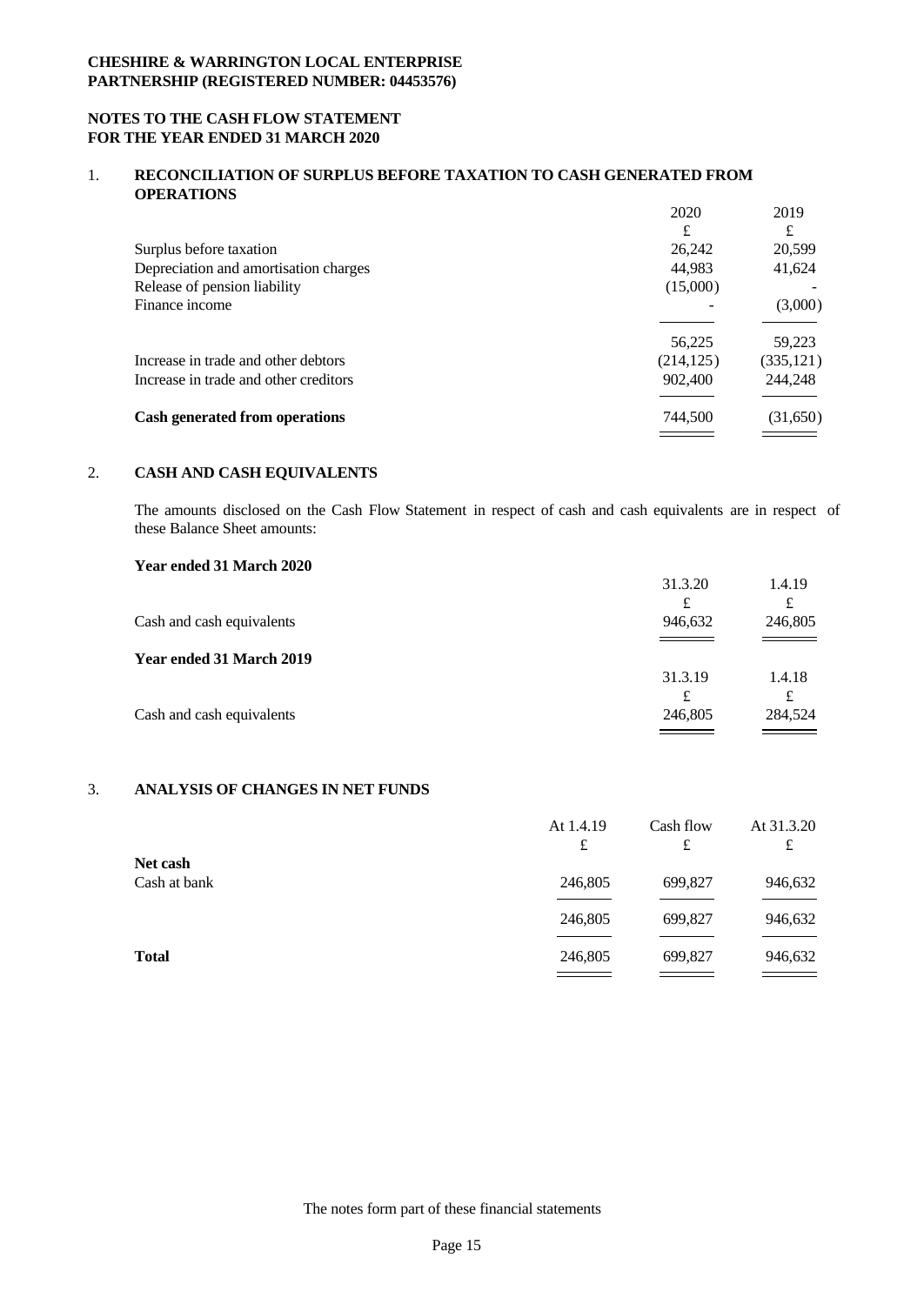### **NOTES TO THE FINANCIAL STATEMENTS FOR THE YEAR ENDED 31 MARCH 2020**

### 1. **STATUTORY INFORMATION**

Cheshire & Warrington Local Enterprise Partnership is a private company, limited by guarantee, registered in England and Wales. The company's registered number and registered office address can be found on the Company Information page.

### 2. **ACCOUNTING POLICIES**

#### **Basis of preparing the financial statements**

These financial statements have been prepared in accordance with Financial Reporting Standard 102 "The Financial Reporting Standard applicable in the UK and Republic of Ireland" and the Companies Act 2006. The financial statements have been prepared under the historical cost convention.

#### **Preparation of consolidated financial statements**

The financial statements contain information about Cheshire & Warrington Local Enterprise Partnership as an individual company and do not contain consolidated financial information as the parent of a group. The company is exempt under Section 399(2A) of the Companies Act 2006 from the requirements to prepare consolidated financial statements.

#### **Turnover**

Turnover represents income from grants and funding receivable in respect of projects carried out during the relevant year, excluding Value Added Tax.

Grant and other income which has been received to fund projects in future accounting periods is carried forward under deferred income.

#### **Intangible assets**

Intangible assets are stated at cost less amortisation.

Amortisation is charged by equal annual instalments, commencing with the period in which income first begins to be generated by the asset, so as to write off the cost over its useful economic life.

#### **Tangible fixed assets**

Fixed assets are stated at cost. Depreciation is being charged by equal annual instalments, commencing with the period in which the assets are first available for use, so as to write off each asset's cost, less any residual value, over its expected useful economic life. The following rates of depreciation have been used:-

| Computer equipment  | - 33.3% Straight line |
|---------------------|-----------------------|
| Fixtures & Fittings | - 20% Straight line   |

### **Investments in subsidiaries**

Investments in subsidiary undertakings are recognised at cost.

#### **Taxation**

The company is a grant aided local agency organisation and its economic advisory activities are wholly maintained by contributions from altruistic member organisations. As a result the net surplus arising from these activities is treated as non-trading by virtue of Section 79 of the Income and Corporation Taxes Act 1988. The company is liable to corporation tax on bank interest and other investment income.

#### **Deferred tax**

Deferred tax is recognised in respect of all timing differences that have originated but not reversed at the balance sheet date.

#### **Pension costs and other post-retirement benefits**

The company operates a defined contribution pension scheme. Contributions payable to the company's pension scheme are charged to profit or loss in the period to which they relate.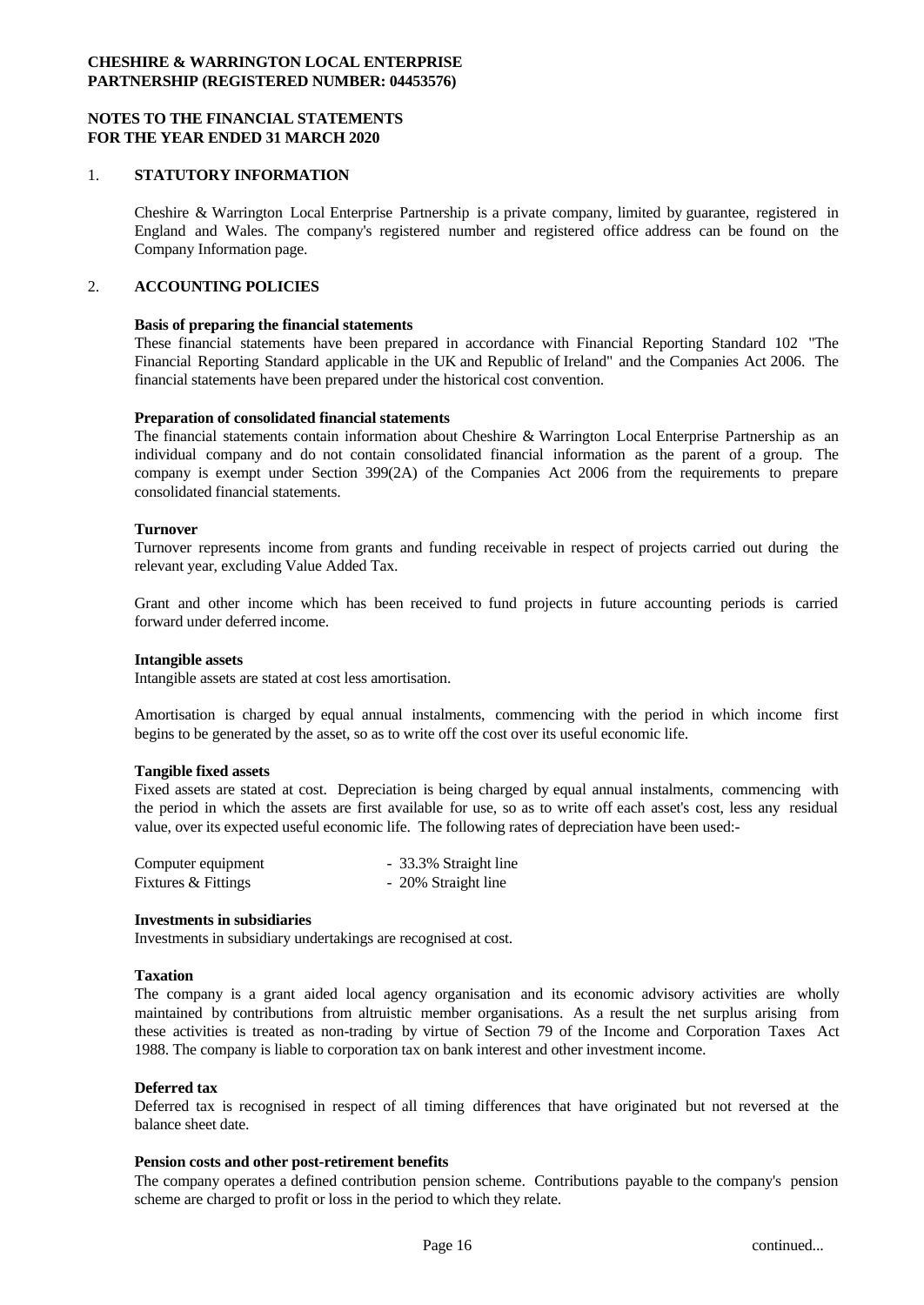#### **NOTES TO THE FINANCIAL STATEMENTS - continued FOR THE YEAR ENDED 31 MARCH 2020**

#### 3. **EMPLOYEES AND DIRECTORS**

|                       | 2020      | 2019      |
|-----------------------|-----------|-----------|
|                       | £         | £<br>ىد   |
| Wages                 | 1,336,983 | 955,027   |
| Social security costs | 143,845   | 87,306    |
| Other pension costs   | 68,085    | 54,536    |
|                       | 1,548,913 | 1,096,869 |
|                       |           |           |

Of the above salary expense a total of £633,058 (2019: £225,011) was recharged for work on the delivery of projects.

The average monthly number of employees during the year was as follows:

|           | 2020 | 2019                              |
|-----------|------|-----------------------------------|
| Employees | 26   | 13<br>$\sim$ $\sim$ $\sim$ $\sim$ |

## **Senior Employees**

The LEP has chosen to disclose the remuneration of senior employees. These include the statutory officers and any person having responsibility for the management of the LEP, to the extent that the person has power to direct or control the major activities of the LEP. The figures below relate to 2019/20:

| Salary, Fees,<br><b>Allowances &amp;</b><br><b>Bonuses</b> | <b>Employer's</b><br><b>Pension</b><br><b>Contributions</b> | <b>Expenses Allowances</b> | <b>Total</b>                  |
|------------------------------------------------------------|-------------------------------------------------------------|----------------------------|-------------------------------|
|                                                            |                                                             |                            |                               |
|                                                            |                                                             |                            | 149,575                       |
| 79,365                                                     | 7,692                                                       | $\sim$                     | 87,057                        |
| 84.150                                                     | 3,336                                                       | $\overline{\phantom{a}}$   | 87.486                        |
| 312,099                                                    | 12,019                                                      | $\overline{\phantom{a}}$   | 324,118                       |
|                                                            | £<br>148,584                                                | £<br>991                   | £<br>$\overline{\phantom{a}}$ |

The directors' remuneration shown below is paid to the chair of the LEP.

|                         | 2020   | 2019   |
|-------------------------|--------|--------|
|                         |        | ົ      |
| Directors' remuneration | 25,500 | 25,000 |
|                         |        |        |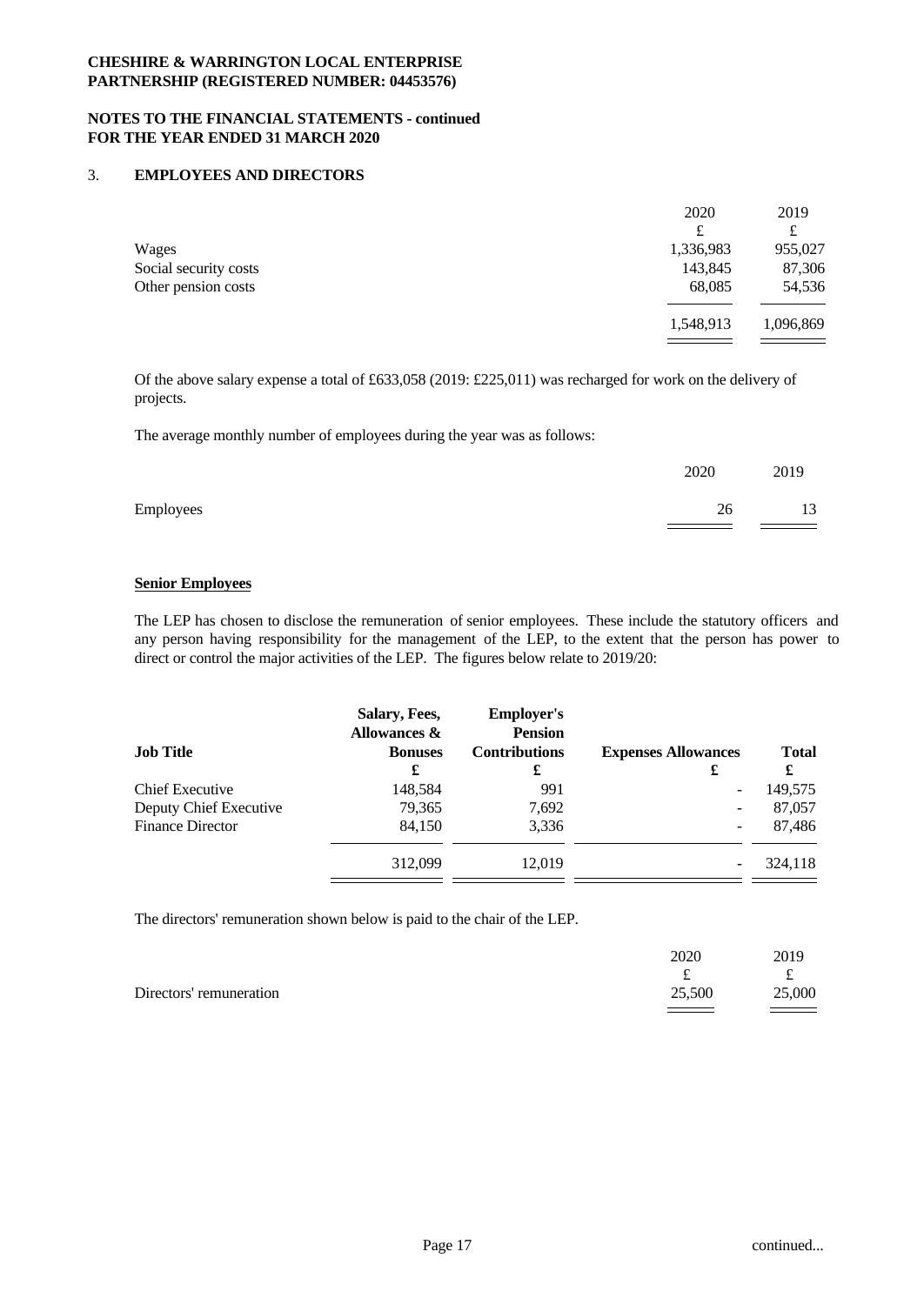#### **NOTES TO THE FINANCIAL STATEMENTS - continued FOR THE YEAR ENDED 31 MARCH 2020**

## 4. **OPERATING SURPLUS**

The operating surplus is stated after charging:

|                              | 2020   | 2019   |  |
|------------------------------|--------|--------|--|
|                              | £      |        |  |
| Depreciation - owned assets  | 4.374  | 1.015  |  |
| Enterprise Zone amortisation | 40.609 | 40,609 |  |
| Auditors' remuneration       | 4,700  | 3,428  |  |
| Accountancy                  | 10.421 | 10,580 |  |
|                              |        |        |  |

# 5. **TAXATION**

### **Analysis of the tax charge**

No liability to UK corporation tax arose for the year ended 31 March 2020 nor for the year ended 31 March 2019.

## **Reconciliation of total tax charge included in profit and loss**

The tax assessed for the year is lower than the standard rate of corporation tax in the UK. The difference is explained below:

| Surplus before tax                                                                             | 2020<br>£<br>26,242 | 2019<br>£<br>20,599 |  |
|------------------------------------------------------------------------------------------------|---------------------|---------------------|--|
| Surplus multiplied by the standard rate of corporation tax in the UK of<br>$19\%$ (2019 - 20%) | 4,986               | 4,120               |  |
| Effects of:<br>Income not chargeable                                                           | (4,986)             | (4,120)             |  |
| Total tax charge                                                                               |                     | -                   |  |

#### **Tax effects relating to effects of other comprehensive income**

There were no tax effects for the year ended 31 March 2020.

|                                     |           | 2019                     |           |
|-------------------------------------|-----------|--------------------------|-----------|
|                                     | Gross     | Tax                      | Net       |
|                                     | £         | £                        | £         |
| Actuarial gain/(loss) on retirement |           |                          |           |
| benefit scheme                      | (110,000) | $\overline{\phantom{a}}$ | (110,000) |
|                                     |           |                          |           |
|                                     | (110,000) | $\overline{\phantom{a}}$ | (110,000) |
|                                     |           |                          |           |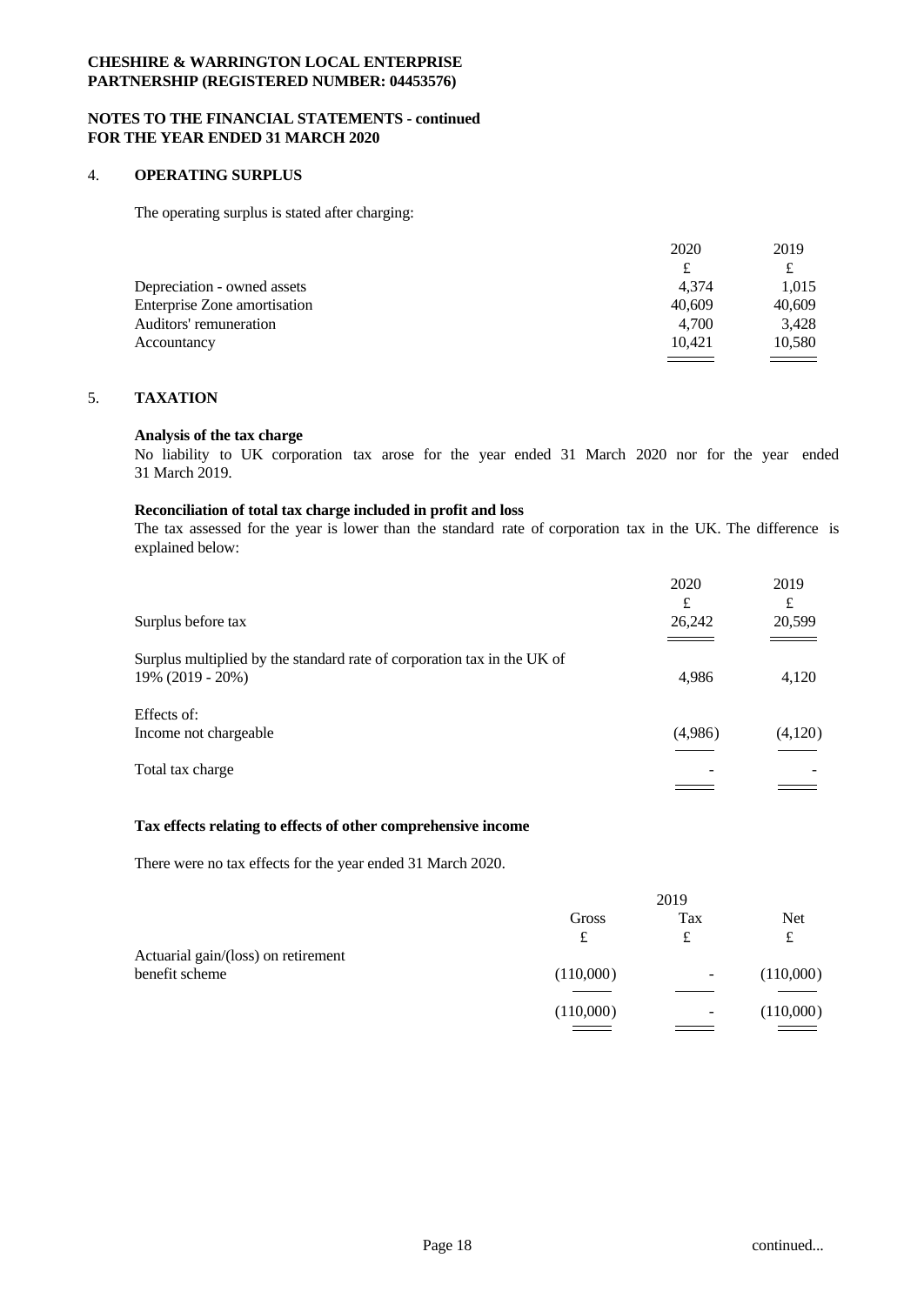### **NOTES TO THE FINANCIAL STATEMENTS - continued FOR THE YEAR ENDED 31 MARCH 2020**

#### 6. **INTANGIBLE FIXED ASSETS**

|                                | Enterprise<br>Zone |
|--------------------------------|--------------------|
|                                | £                  |
| <b>COST</b><br>At 1 April 2019 |                    |
| and 31 March 2020              | 203,044            |
| <b>AMORTISATION</b>            |                    |
| At 1 April 2019                | 40,609             |
| Amortisation for year          | 40,609             |
| At 31 March 2020               | 81,218             |
| <b>NET BOOK VALUE</b>          |                    |
| At 31 March 2020               | 121,826            |
| At 31 March 2019               | 162,435            |
|                                |                    |

The amount capitalised in respect of the Enterprise Zone represents costs incurred by the company on marketing and development. The company is benefitting from an income stream derived from aproportion of the zone's business rates. The directors anticipate that the present value of the future income will significantly exceed the capitalised costs.

#### 7. **TANGIBLE FIXED ASSETS**

|                        | Fixtures  |           |           |  |
|------------------------|-----------|-----------|-----------|--|
|                        | and       | Computer  |           |  |
|                        | fittings  | equipment | Totals    |  |
|                        | $\pounds$ | £         | $\pounds$ |  |
| <b>COST</b>            |           |           |           |  |
| At 1 April 2019        | 5,122     | 39,460    | 44,582    |  |
| Additions              | 5,702     | 39,842    | 45,544    |  |
| Disposals              |           | (1,162)   | (1,162)   |  |
|                        |           |           |           |  |
| At 31 March 2020       | 10,824    | 78,140    | 88,964    |  |
|                        |           |           |           |  |
| <b>DEPRECIATION</b>    |           |           |           |  |
| At 1 April 2019        | 5,122     | 33,433    | 38,555    |  |
| Charge for year        | 158       | 4,216     | 4,374     |  |
| Eliminated on disposal |           | (290)     | (290)     |  |
|                        |           |           |           |  |
| At 31 March 2020       | 5,280     | 37,359    | 42,639    |  |
|                        |           |           |           |  |
| <b>NET BOOK VALUE</b>  |           |           |           |  |
| At 31 March 2020       | 5,544     | 40,781    | 46,325    |  |
|                        |           |           |           |  |
| At 31 March 2019       |           | 6,027     | 6,027     |  |
|                        |           |           |           |  |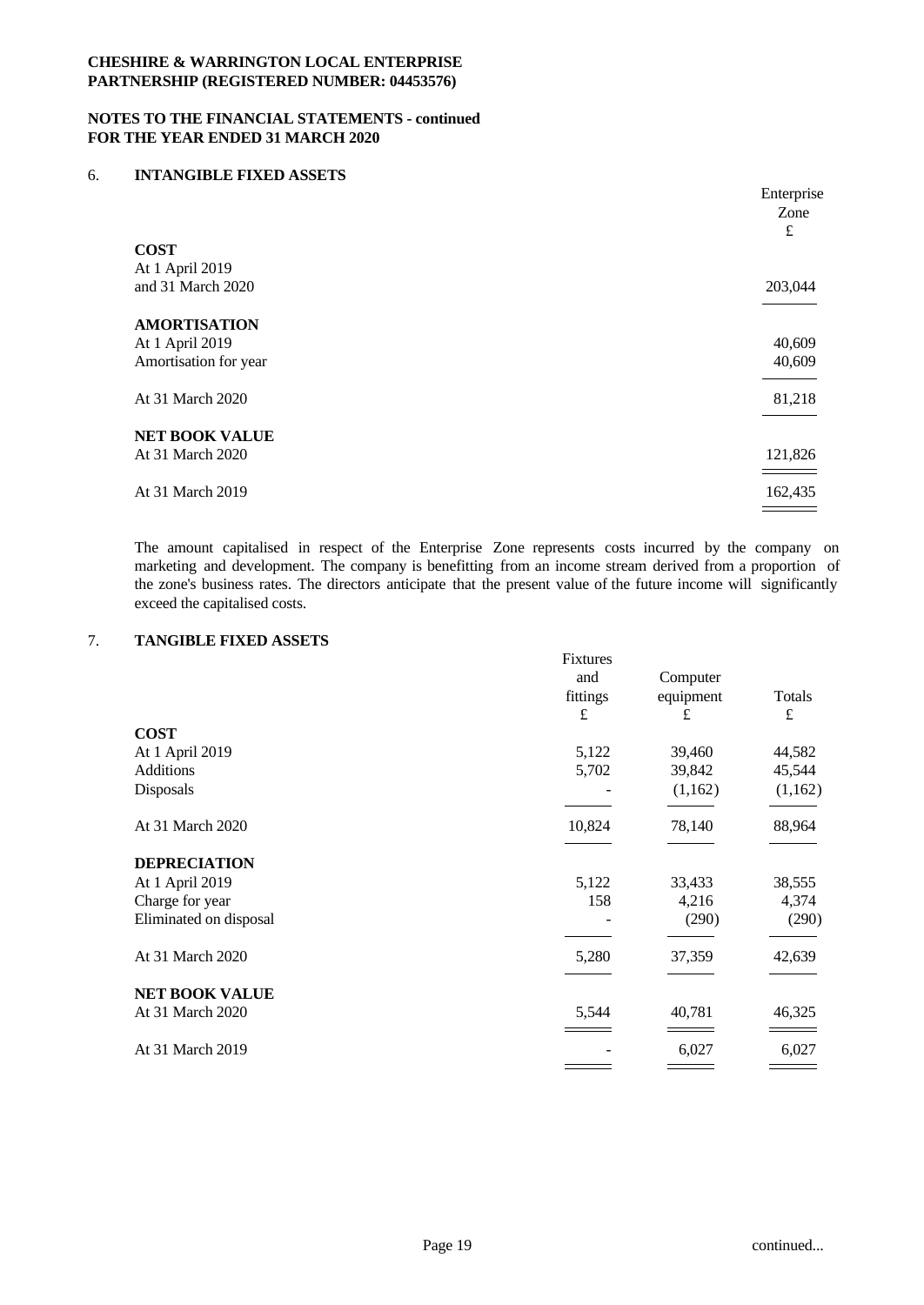# **NOTES TO THE FINANCIAL STATEMENTS - continued FOR THE YEAR ENDED 31 MARCH 2020**

### 8. **FIXED ASSET INVESTMENTS**

During the year the company became the sole Member of CWTB, a company limited by guarantee, which is known operationally as Marketing Cheshire. Its principal activity is the promotion of Cheshire and Warrington nationally and internationally to investors, business and leisure visitors and those who live and study in the area.

At 31 March 2020 its net assets totalled:£297,705 and its surplus for the year then ended was £13,932.

#### 9. **DEBTORS: AMOUNTS FALLING DUE WITHIN ONE YEAR**

|                                | 2020                     | 2019    |  |
|--------------------------------|--------------------------|---------|--|
|                                | £                        | £       |  |
| Trade debtors                  | 404,322                  | 243,753 |  |
| Other debtors                  | $\overline{\phantom{a}}$ | 377     |  |
| Prepayments and accrued income | 204,395                  | 150,462 |  |
|                                |                          |         |  |
|                                | 608,717                  | 394,592 |  |
|                                |                          |         |  |

# 10. **CREDITORS: AMOUNTS FALLING DUE WITHIN ONE YEAR**

|                                 | 2020      | 2019    |  |
|---------------------------------|-----------|---------|--|
|                                 | £         | £       |  |
| Trade creditors                 | 416,952   | 141,583 |  |
| Social security and other taxes | 72,151    | 64,179  |  |
| Other creditors                 | 6,834     | 2,795   |  |
| Accruals and deferred income    | 931,411   | 316,391 |  |
|                                 |           |         |  |
|                                 | 1,427,348 | 524,948 |  |
|                                 |           |         |  |

# 11. **LEASING AGREEMENTS**

The following operating lease payments are committed to be paid:

| Other operating leases   |        |  |
|--------------------------|--------|--|
| 2020                     | 2019   |  |
| £                        | £      |  |
|                          |        |  |
| 6,596                    | 25,621 |  |
| $\overline{\phantom{a}}$ | 6,310  |  |
|                          |        |  |
| 6,596                    | 32,217 |  |
|                          |        |  |

#### 12. **RESERVES**

|                      | Income      |
|----------------------|-------------|
|                      | and         |
|                      | expenditure |
|                      | account     |
|                      | £           |
|                      |             |
| At 1 April 2019      | 269,911     |
| Surplus for the year | 26,242      |
|                      |             |
| At 31 March 2020     | 296,153     |
|                      |             |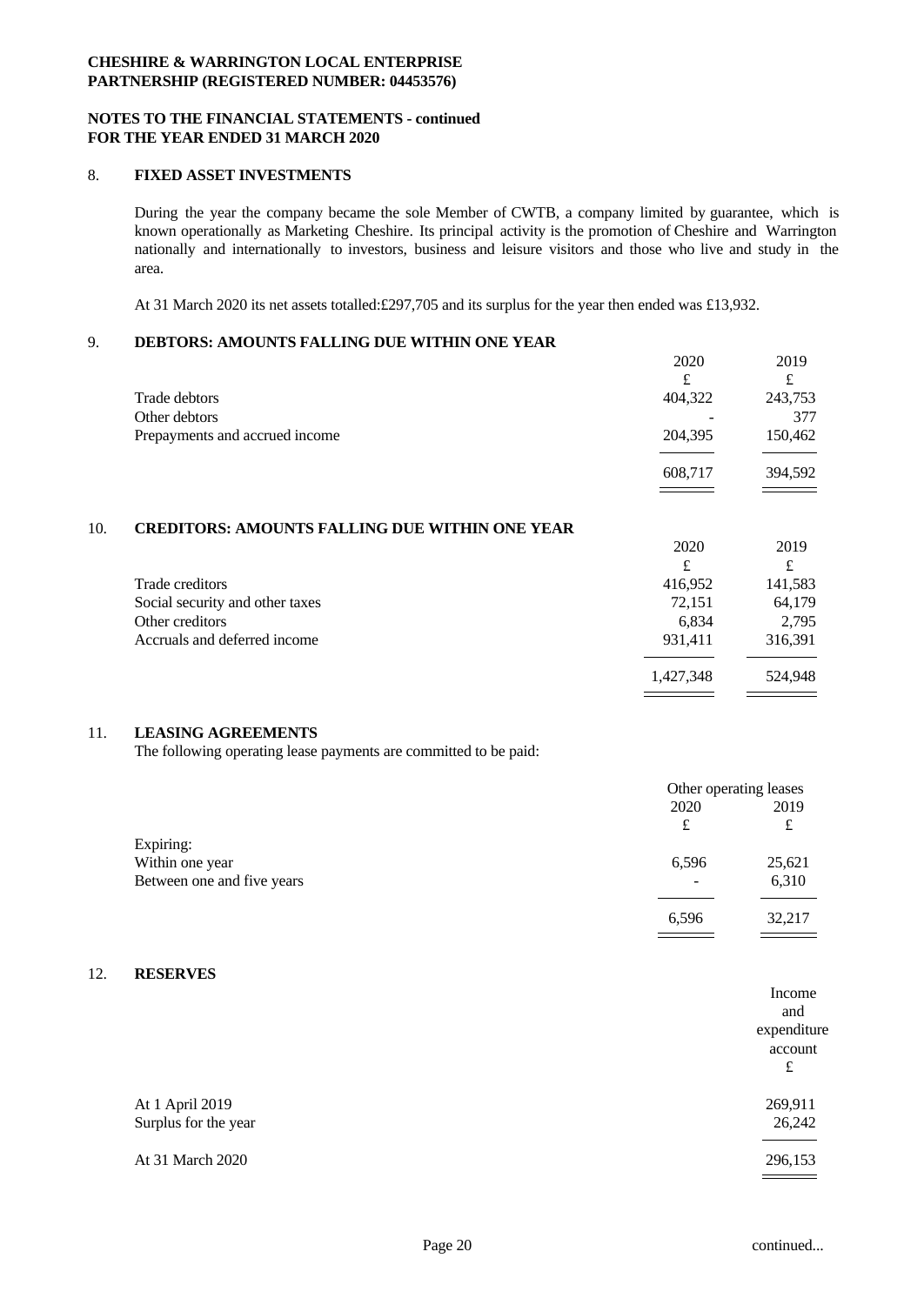### **NOTES TO THE FINANCIAL STATEMENTS - continued FOR THE YEAR ENDED 31 MARCH 2020**

## 13. **RELATED PARTY DISCLOSURES**

During the year the company entered into transactions in the normal course of business with the following member organisations, in which common directors have non financial interests, to deliver the economic development services in the Cheshire and Warrington sub region.

#### **Contributions received towards operating costs:**

| Warrington Borough Council               | £41,667 |  |
|------------------------------------------|---------|--|
| Cheshire East Council                    | £41.667 |  |
| <b>Cheshire West and Chester Council</b> | £41.667 |  |
| Marketing Cheshire                       | £49.999 |  |

Government Core Funding and Growing Places Fund operating costs totalling £3,116,049 (2019 - £1,988,162) was also received through Cheshire East Council in its role as the accountable body.

#### **Amounts paid for projects in year:**

| Warrington Borough Council               | £49.945 |  |
|------------------------------------------|---------|--|
| Cheshire East Council                    | £69.231 |  |
| <b>Cheshire West and Chester Council</b> | £50.791 |  |
| Marketing Cheshire                       | £59.268 |  |

The amounts outstanding from/(to) member organisations by the company are summarised as follows:

| Warrington Borough Council      |        | $\pounds(17,848)$ (2019 - £(34,361)) |
|---------------------------------|--------|--------------------------------------|
| <b>Cheshire East Council</b>    |        | £378,557 (2019 - £127,232)           |
| Cheshire West & Chester Council | £nil   | $(2019 - \pounds 50,000)$            |
| <b>Marketing Cheshire</b>       | £3.449 | $(2019 - \text{Enil})$               |

# 14. **LIMITED LIABILITY**

Liability is limited by guarantee to £1 per member. The number of members at the period end was three.

#### 15. **RETIREMENT BENEFITS**

Prior to this year the company contributed to a defined benefit pension scheme on behalf of a small number of previous employees.

The scheme has now been transferred back into the remit of the Local Authority and the company has no future actual or potential liabilities in respect of this scheme.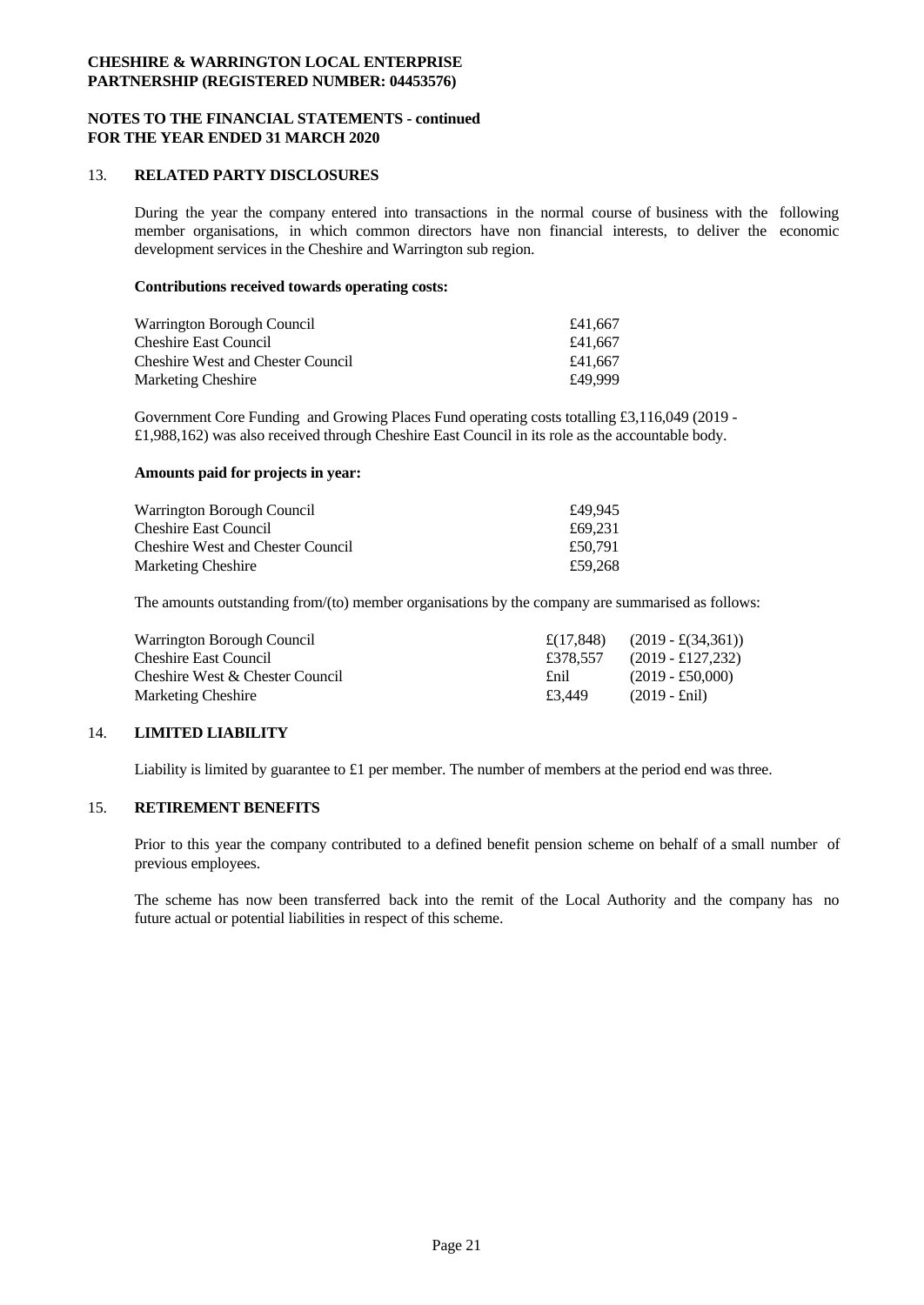# **DETAILED INCOME AND EXPENDITURE ACCOUNT FOR THE YEAR ENDED 31 MARCH 2020**

|                                         | 2020      |           | 2019      |           |
|-----------------------------------------|-----------|-----------|-----------|-----------|
|                                         | $\pounds$ | $\pounds$ | $\pounds$ | $\pounds$ |
| <b>Turnover</b>                         |           |           |           |           |
| LA subscriptions                        | 125,002   |           | 125,000   |           |
| <b>LEP</b> Core Funding                 | 407,538   |           | 500,000   |           |
| Growing Places Fund - professional fees |           |           | 216,431   |           |
| Growing Places Fund - Supplementary     |           |           |           |           |
| Revenue Grant                           | 124,140   |           | 72,297    |           |
| Growth Hub                              | 314,671   |           | 287,000   |           |
| Sundry income                           | 3,698     |           | 783       |           |
| Local Growth Fund - Supplementary       |           |           |           |           |
| Revenue Grant                           | 119,442   |           | 202,003   |           |
| EU technical assistance                 | (500)     |           | 47,074    |           |
| Local Growth Fund - management          |           |           |           |           |
| fee                                     | 108,200   |           | 108,200   |           |
|                                         | 792,590   |           | 439,050   |           |
| Enterprise Zone - income                | 40,610    |           | 40,610    |           |
| Enterprise Zone - grant                 |           |           |           |           |
| Enterprise Zone - Supplementary Revenue |           |           |           |           |
| Grant                                   | 7,788     |           | 6,118     |           |
| DiT Contribution                        | 62,527    |           | 68,212    |           |
| <b>Careers Enterprise Company</b>       | 64,549    |           | 18,563    |           |
| Kickstart income                        | 20,555    |           | 980       |           |
| ESF income and work placements          | 184,727   |           | 11,077    |           |
| Northern Powerhouse 11                  | 601,986   |           | 36,546    |           |
| <b>MHCLG</b> Additional funding         |           |           | 64,977    |           |
| Skills Advisory Panel                   | 75,000    |           |           |           |
| Digital skills partnership              | 59,505    |           |           |           |
| EZ Retained business rates              | 78,019    |           |           |           |
| Accelerate funding                      | 11,550    |           |           |           |
| Management fee recovered                | 95,491    |           |           |           |
|                                         |           | 3,297,088 |           | 2,244,921 |
|                                         |           |           |           |           |
| <b>Expenditure</b>                      |           |           |           |           |
| Rent                                    | 27,710    |           | 12,376    |           |
| Insurance                               | 4,158     |           | 2,765     |           |
| Directors' salaries                     | 25,500    |           | 25,000    |           |
| Directors' social security              | 2,328     |           | 2,287     |           |
| Wages                                   | 754,324   |           | 728,517   |           |
| Social security                         | 86,237    |           | 85,018    |           |
| Pensions                                | 47,466    |           | 31,036    |           |
| Recruitment costs                       | 69,507    |           | 53,473    |           |
| Telephone                               | 6,664     |           | 2,543     |           |
| Post, stationery and consumables        | 7,823     |           | 5,594     |           |
| Consultancy and third party support     | 115,763   |           | 177,384   |           |
| Travel and subsistence                  | 28,919    |           | 35,292    |           |
| IT support                              | 40,086    |           | 17,699    |           |
| Subscriptions                           | 18,156    |           | 18,964    |           |
| Training and development                | 3,197     |           | 12,219    |           |
| Kickstart costs                         | 20,555    |           | 980       |           |
|                                         |           |           |           |           |
| <b>Bank</b> charges                     | 211       |           | 166       |           |
| Internal meetings                       | 5,201     |           | 993       |           |
| ESF costs                               | 184,727   |           | 11,077    |           |
|                                         |           |           |           |           |
| Carried forward                         | 1,448,532 | 3,297,088 | 1,223,383 | 2,244,921 |
|                                         |           |           |           |           |

This page does not form part of the statutory financial statements